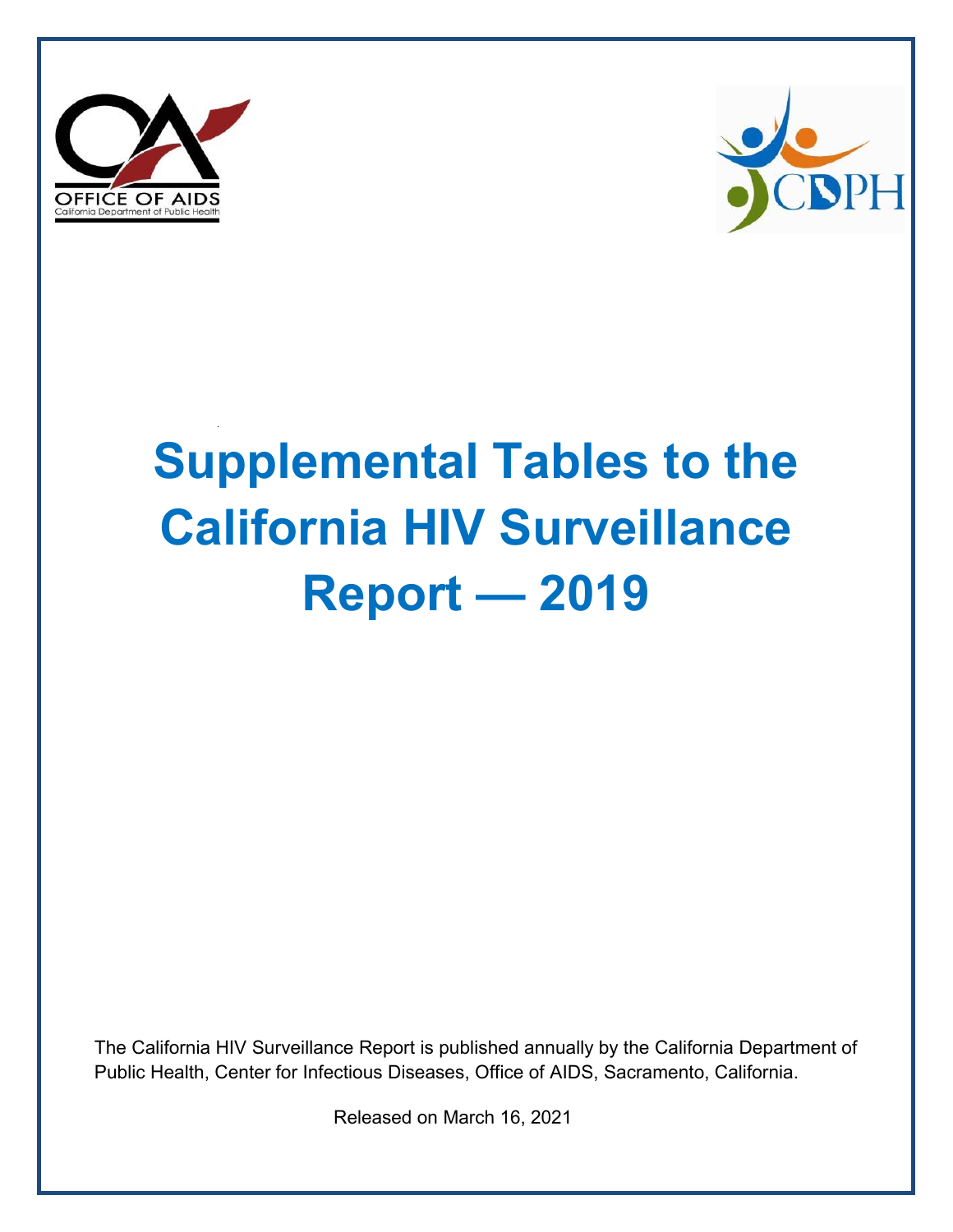# **Table of Tables**

| Table S1a. Persons newly diagnosed with HIV infection, by race/ethnicity and selected                                                                                      | Page 3  |
|----------------------------------------------------------------------------------------------------------------------------------------------------------------------------|---------|
| Table S1b. Persons newly diagnosed with HIV infection, by race/ethnicity and transmission                                                                                  | Page 4  |
| Table S2a. Persons living with diagnosed HIV infection, by race/ethnicity and selected                                                                                     | Page 5  |
| Table S2b. Persons living with diagnosed HIV infection, by race/ethnicity and transmission                                                                                 | Page 6  |
| Table S3a. Persons living with diagnosed HIV infection ever classified as stage 3 (AIDS),<br>by year and selected demographic characteristics, 2015-2019 — California      | Page 7  |
| Table S3b. Persons living with diagnosed HIV infection ever classified as stage 3 (AIDS),                                                                                  | Page 8  |
| Table S3c. Persons living with diagnosed HIV infection ever classified as stage 3 (AIDS),                                                                                  | Page 9  |
| Table S4a. Persons living with diagnosed HIV infection ever classified as stage 3 (AIDS),<br>by race/ethnicity and selected demographic characteristics, 2019 — California | Page 10 |
| Table S4b. Persons living with diagnosed HIV infection ever classified as stage 3 (AIDS),                                                                                  | Page 11 |
|                                                                                                                                                                            |         |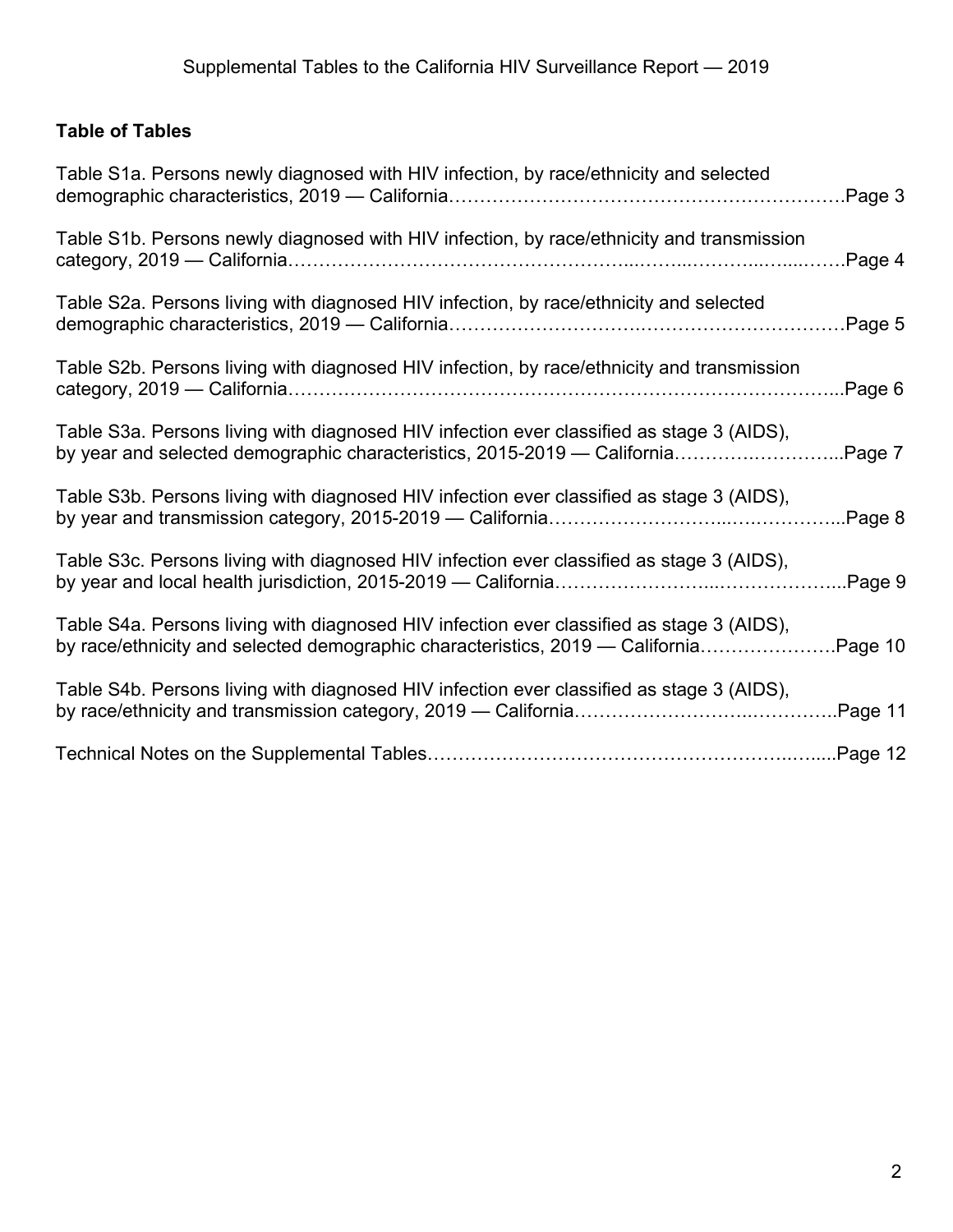|                             |                             |    | American<br>Indian/<br>Alaska<br><b>Native</b> |     | Asian  | Black/ | <b>African</b><br>American |             | Latinx |          | <b>Native</b><br>Hawaiian/<br><b>Pacific</b><br><b>Islander</b> |              | White  |                 | <b>Multiple</b><br>Races |            | Total  |
|-----------------------------|-----------------------------|----|------------------------------------------------|-----|--------|--------|----------------------------|-------------|--------|----------|-----------------------------------------------------------------|--------------|--------|-----------------|--------------------------|------------|--------|
| Characteristic              |                             |    | N Rate                                         |     | N Rate | N      | Rate                       | $\mathbf N$ | Rate   |          | N Rate                                                          |              | N Rate |                 | N Rate                   |            | N Rate |
| Age at diagnosis (in years) | 0 to 11                     | 0  | 0.0                                            |     | 0.1    | 2      | 0.6                        |             | 0.0    | 0        | 0.0                                                             | $\mathbf{0}$ | 0.0    | 0               | 0.0                      | 4          | 0.1    |
|                             | 12 to 14                    | 0  | 0.0                                            | 0   | 0.0    | 2      | 2.4                        | 0           | 0.0    | 0        | 0.0                                                             | 0            | 0.0    | 0               | 0.0                      | 2          | 0.1    |
|                             | 15 to 17                    | 0  | 0.0                                            | 3   | 1.6    | 6      | 7.1                        | 16          | 2.1    | 0        | 0.0                                                             | 3            | 0.7    |                 | 1.8                      | 29         | 1.9    |
|                             | 18 to 19                    | 0  | 0.0                                            | 3   | 1.8    | 23     | 29.9                       | 68          | 11.5   | 0        | 0.0                                                             | 12           | 3.3    | 0               | 0.0                      | 106        | 8.5    |
|                             | 20 to 24                    | 4  | 29.2                                           | 26  | 6.1    | 148    | 76.3                       | 359         | 25.9   | 3        | 28.6                                                            | 91           | 9.7    | 14              | 14.8                     | 645        | 21.1   |
|                             | 25 to 29                    | 2  | 10.1                                           | 42  | 10.5   | 148    | 76.2                       | 453         | 36.5   | 5        | 47.6                                                            | 201          | 24.0   | 22              | 32.3                     | 873        | 31.5   |
|                             | 30 to 34                    | 4  | 23.4                                           | 48  | 11.5   | 131    | 76.7                       | 390         | 34.1   | 2        | 21.1                                                            | 156          | 18.3   | 19              | 35.8                     | 750        | 28.2   |
|                             | 35 to 39                    | 5  | 33.3                                           | 42  | 9.1    | 83     | 51.2                       | 284         | 24.4   |          | 10.5                                                            | 154          | 17.0   | 10 <sup>°</sup> | 20.5                     | 579        | 20.9   |
|                             | 40 to 44                    |    | 7.3                                            | 14  | 3.2    | 62     | 41.7                       | 207         | 19.7   | 0        | 0.0                                                             | 91           | 11.4   | 5               | 12.7                     | 380        | 15.3   |
|                             | 45 to 49                    |    | 8.0                                            | 24  | 5.4    | 41     | 27.1                       | 154         | 15.5   | 0        | 0.0                                                             | 109          | 12.6   | 2               | 5.7                      | 331        | 13.2   |
|                             | 50 to 54                    |    | 16.2                                           | 16  | 3.9    | 38     | 23.5                       | 130         | 14.3   |          | 11.3                                                            | 90           | 9.4    | 5               | 15.8                     | 282        | 11.4   |
|                             | 55 to 59                    | 0  | 0.0                                            | 6   | 1.5    | 38     | 22.6                       | 59          | 7.6    | 0        | 0.0                                                             | 104          | 9.1    | 9               | 28.4                     | 216        | 8.5    |
|                             | 60 to 64                    | 0  | 0.0                                            | 7   | 1.9    | 24     | 16.5                       | 36          | 5.8    | 0        | 0.0                                                             | 50           | 4.4    | 0               | 0.0                      | 117        | 5.0    |
|                             | 65 to 74                    | 0  | 0.0                                            | 6   | 1.0    | 14     | 7.3                        | 21          | 2.8    | 0        | 0.0                                                             | 25           | 1.3    | 3               | 8.5                      | 69         | 2.0    |
|                             | $\geq 75$                   | 0  | 0.0                                            | 3   | 0.7    | 4      | 3.2                        | 5           | 1.0    | 0        | 0.0                                                             |              | 0.1    | 0               | 0.0                      | 13         | 0.5    |
| Gender                      | Cisgender men               | 15 | 15.1                                           | 212 | 7.4    | 584    | 48.6                       | 1,931       | 24.6   | 11       | 16.2                                                            | 930          | 12.7   | 70              |                          | 16.0 3,753 | 18.9   |
|                             | Cisgender women             |    | 1.9                                            | 22  | 0.7    | 156    | 13.2                       | 185         | 2.4    |          | .5 <sub>1</sub>                                                 | 138          | 1.9    | 18              | 4.0                      | 522        | 2.6    |
|                             | Trans women                 | 2  |                                                | 6   |        | 23     |                            | 61          |        | 0        |                                                                 | 17           |        | 2               |                          | 111        |        |
|                             | Trans men                   | 0  |                                                |     |        |        |                            | 5           |        | O        |                                                                 | 2            |        | 0               |                          | 9          |        |
|                             | Alternative gender identity | 0  |                                                |     |        | 0      |                            |             |        | $\Omega$ |                                                                 |              |        | $\Omega$        |                          |            |        |
|                             | Total                       | 19 | 9.3                                            | 241 | 4.0    | 764    | 32.1                       | 2,183       | 14.1   | 12       |                                                                 | 8.8 1,087    | 7.4    | 90              |                          | 10.2 4,396 | 11.0   |

<span id="page-2-0"></span>Table S1a. Persons newly diagnosed with HIV infection by race/ethnicity, and selected demographic characteristics, 2019—California

Note: Rates are per 100,000 population. Dash (—) indicates rates not calculated due to unknown population denominators. Until 2003, Asian/Native Hawaiian/Pacific Islander was classified as a single category; therefore persons with race/ethnicity data only available prior to 2003 are classified as Asian because they cannot be disaggregated.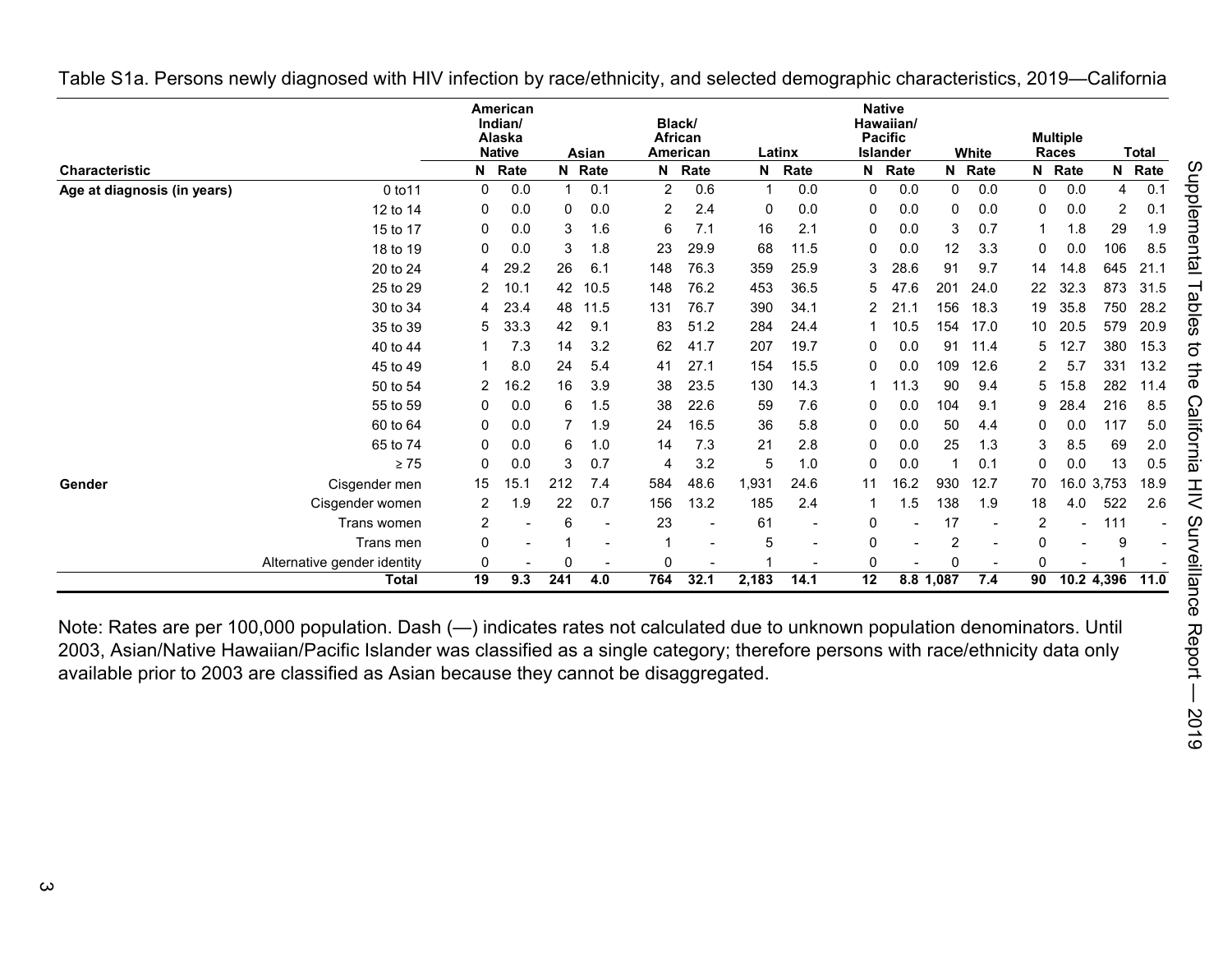|                              |                                      |              | American<br>Indian/<br>Alaska<br><b>Native</b> |                | Asian  | Black/<br>African | American |          | Latinx  |             | <b>Native</b><br>Hawaiian/<br><b>Pacific</b><br><b>Islander</b> |                | White  |              | <b>Multiple</b><br>Races |             | <b>Total</b> |
|------------------------------|--------------------------------------|--------------|------------------------------------------------|----------------|--------|-------------------|----------|----------|---------|-------------|-----------------------------------------------------------------|----------------|--------|--------------|--------------------------|-------------|--------------|
| Demographic group            | <b>Transmission category</b>         | N            | %                                              | N              | %      | N                 | %        | N        | %       | N           | %                                                               | N              | %      | N            | %                        | N           | %            |
| Cisgender men                | Male-to-male sexual contact (MMSC)   | 12           | 80.0%                                          | 158            | 74.9%  | 386               | 66.2%    | 1,437    | 74.5%   | 10          | 90.9%                                                           | 602            | 64.7%  | 50           | 71.4% 2,655              |             | 70.8%        |
| (age $\geq$ 12 at diagnosis) | Injection drug use (IDU)             | $\Omega$     | 0.0%                                           | 4              | 1.9%   | 16                | 2.7%     | 58       | 3.0%    | $\Omega$    | 0.0%                                                            | 59             | 6.3%   | 1            | 1.4%                     | 138         | 3.7%         |
|                              | MMSC and IDU                         |              | 20.0%                                          | 2              | 0.9%   | 26                | 4.5%     | 62       | 3.2%    | $\Omega$    | 0.0%                                                            | 67             | 7.2%   | 6            | 8.6%                     | 166         | 4.4%         |
|                              | High-risk heterosexual contact       |              | 0.0%                                           | -1             | 0.5%   | 19                | 3.3%     | 29       | 1.5%    | 0           | 0.0%                                                            | 23             | 2.5%   | -1           | 1.4%                     | 73          | 1.9%         |
|                              | Heterosexual contact (non-high-risk) | 0            | 0.0%                                           | 20             | 9.5%   | 80                | 13.7%    | 155      | 8.0%    | 1           | 9.1%                                                            | 79             | 8.5%   | 4            | 5.7%                     | 339         | 9.0%         |
|                              | Perinatal/Unknown risk/Other         | $\Omega$     | 0.0%                                           | 26             | 12.3%  | 56                | 9.6%     | 189      | 9.8%    | $\Omega$    | 0.0%                                                            | 100            | 10.8%  | 8            | 11.4%                    | 379         | 10.1%        |
|                              | <b>Subtotal</b>                      | 15           | 78.9%                                          | 211            | 87.6%  | 583               | 76.3%    | 1.930    | 88.4%   | 11          | 91.7%                                                           | 930            | 85.6%  | 70           | 77.8%                    | 3.750       | 85.3%        |
| <b>Cisgender women</b>       | Injection drug use                   |              | 50.0%                                          | $\Omega$       | 0.0%   | 11                | 7.1%     | 24       | 13.0%   | 0           | 0.0%                                                            | 31             | 22.5%  | 3            | 16.7%                    | 70          | 13.4%        |
| (age $\geq$ 12 at diagnosis) | High-risk heterosexual contact       | $\Omega$     | $0.0\%$                                        |                | 31.8%  | 36                | 23.2%    | 65       | 35.1%   | 1           | 100.0%                                                          | 32             | 23.2%  | 5            | 27.8%                    | 146         | 28.0%        |
|                              | Heterosexual contact (non-high-risk) |              | 50.0%                                          | 13             | 59.1%  | 91                | 58.7%    | 79       | 42.7%   | 0           | 0.0%                                                            | 52             | 37.7%  | 9            | 50.0%                    | 245         | 47.0%        |
|                              | Perinatal/Unknown risk/Other         | $\Omega$     | 0.0%                                           | $\overline{2}$ | 9.1%   | 17                | 11.0%    | 17       | 9.2%    | $\Omega$    | 0.0%                                                            | 23             | 16.7%  |              | 5.6%                     | 60          | 11.5%        |
|                              | <b>Subtotal</b>                      | 2            | 10.5%                                          | 22             | 9.1%   | 155               | 20.3%    | 185      | 8.5%    | 1           | 8.3%                                                            | 138            | 12.7%  | 18           | 20.0%                    | 521         | 11.9%        |
| <b>Trans women</b>           | Sexual contact                       |              | 2 100.0%                                       | 5              | 83.3%  | 22                | 95.7%    | 59       | 96.7%   | $\Omega$    | 0.0%                                                            | 15             | 88.2%  |              | 2 100.0%                 | 105         | 94.6%        |
| (age $\geq$ 12 at diagnosis) | Injection drug use (IDU)             | 0            | 0.0%                                           | 0              | 0.0%   | $\Omega$          | 0.0%     | O        | 0.0%    | 0           | 0.0%                                                            | 1              | 5.9%   | 0            | 0.0%                     |             | 0.9%         |
|                              | Perinatal/Unknown risk/Other         | 0            | 0.0%                                           |                | 16.7%  |                   | 4.3%     | 2        | 3.3%    | $\Omega$    | 0.0%                                                            | -1             | 5.9%   | 0            | 0.0%                     | 5           | 4.5%         |
|                              | <b>Subtotal</b>                      | $\mathbf{2}$ | 10.5%                                          | 6              | 2.5%   | 23                | 3.0%     | 61       | 2.8%    | 0           | 0.0%                                                            | 17             | 1.6%   | $\mathbf{2}$ | 2.2%                     | 111         | 2.5%         |
| <b>Trans men</b>             | Sexual contact                       | $\Omega$     | 0.0%                                           | $\mathbf 0$    | 0.0%   | $\Omega$          | 0.0%     | 5        | 100.0%  | $\mathbf 0$ | 0.0%                                                            | $\overline{2}$ | 100.0% | $\mathbf 0$  | 0.0%                     | 7           | 77.8%        |
| (age ≥12 at diagnosis)       | Injection drug use                   | 0            | 0.0%                                           |                | 100.0% | 0                 | 0.0%     | U        | 0.0%    | $\Omega$    | 0.0%                                                            | 0              | 0.0%   | 0            | 0.0%                     |             | 11.1%        |
|                              | Perinatal/Unknown risk/Other         | 0            | 0.0%                                           | $\Omega$       | 0.0%   | 1                 | 100.0%   | O        | 0.0%    | $\mathbf 0$ | 0.0%                                                            | $\Omega$       | 0.0%   | $\mathbf 0$  | 0.0%                     |             | 11.1%        |
|                              | <b>Subtotal</b>                      | $\mathbf{0}$ | $0.0\%$                                        | 1              | 0.4%   | 1                 | 0.1%     | 5        | 0.2%    | 0           | 0.0%                                                            | $\mathbf{2}$   | 0.2%   | 0            | 0.0%                     | 9           | 0.2%         |
| Alternative gender           | Sexual contact                       | $\Omega$     | 0.0%                                           | $\mathbf 0$    | 0.0%   | $\Omega$          | 0.0%     | -1       | 100.0%  | $\mathbf 0$ | 0.0%                                                            | 0              | 0.0%   | $\mathbf{0}$ | 0.0%                     |             | 100.0%       |
| (age ≥12 at diagnosis)       | Injection drug use                   | $\Omega$     | 0.0%                                           | $\Omega$       | 0.0%   | $\Omega$          | 0.0%     | 0        | 0.0%    | $\Omega$    | 0.0%                                                            | $\Omega$       | 0.0%   | $\Omega$     | 0.0%                     | $\Omega$    | $0.0\%$      |
|                              | <b>Subtotal</b>                      | 0            | 0.0%                                           | $\mathbf{0}$   | 0.0%   | $\mathbf{0}$      | 0.0%     |          | 0.0%    | 0           | 0.0%                                                            | 0              | 0.0%   | 0            | 0.0%                     | 1           | 0.0%         |
| Child                        | Perinatal                            | $\Omega$     | 0.0%                                           | $\mathbf{1}$   | 100.0% | $\overline{2}$    | 100.0%   | -1       | 100.0%  | $\mathbf 0$ | 0.0%                                                            | 0              | 0.0%   | $\mathbf 0$  | 0.0%                     | $\mathbf 0$ | 0.0%         |
| (age <12 at diagnosis)       | Unknown risk/Other                   | $\Omega$     | $0.0\%$                                        | $\Omega$       | 0.0%   | 0                 | 0.0%     | $\Omega$ | $0.0\%$ | $\mathbf 0$ | 0.0%                                                            | $\Omega$       | 0.0%   | $\Omega$     | 0.0%                     | 4           | 100.0%       |
|                              | <b>Subtotal</b>                      | $\Omega$     | 0.0%                                           |                | 0.4%   | $\mathbf{2}$      | 0.3%     |          | 0.0%    | 0           | 0.0%                                                            | 0              | 0.0%   | 0            | 0.0%                     |             | 0.1%         |
|                              | <b>Total</b>                         | 19           |                                                | 241            |        | 764               |          | 2,183    |         | 12          |                                                                 | 1,087          |        | 90           |                          | 4,396       |              |

#### <span id="page-3-0"></span>Table S1b. Persons newly diagnosed with HIV infection, by race/ethnicity and transmission category, 2019—California

Note: High-risk heterosexual contact: heterosexual intercourse with a person of the opposite sex-at-birth who has a high risk for HIV (e.g., MMSC, IDU). Heterosexual contact (non-high-risk): heterosexual intercourse with a person of the opposite sex-at-birth who does not have a high risk for HIV. Transgender persons who report sexual contact are placed in the transmission category of sexual contact, regardless of IDU. Other includes hemophilia, blood transfusion, and risk factor not reported or not identified. Until 2003, Asian/Native Hawaiian/Pacific Islander was classified as a single category; therefore persons with race/ethnicity data only available prior to 2003 are classified as Asian because they cannot be disaggregated. The number of perinatal diagnoses in a given year do not reflect the number of transmissions during that year since some cases are not diagnosed at birth.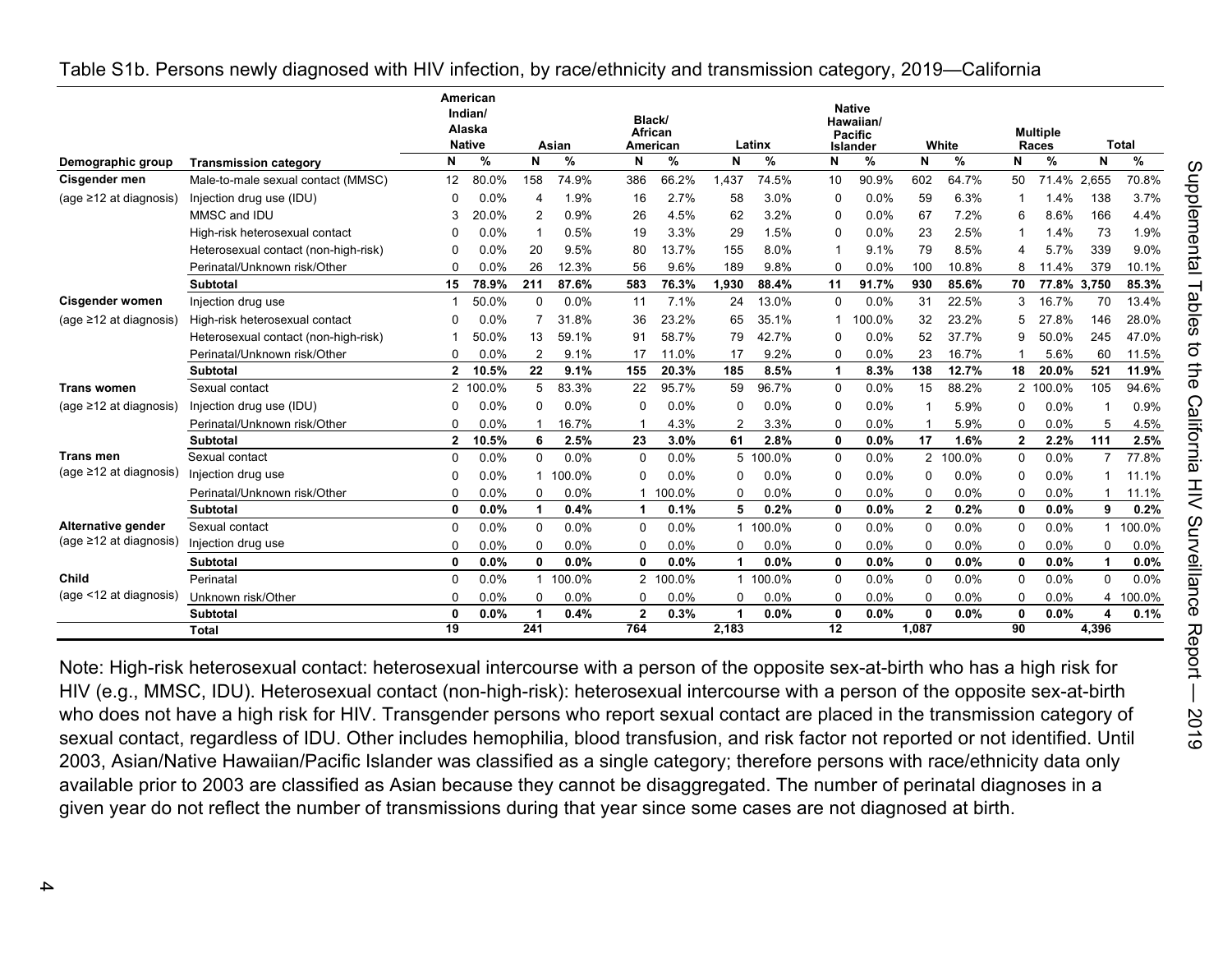|                         |                             |             | <b>American</b><br>Indian/<br>Alaska<br><b>Native</b> |             | Asian  |        | Black/<br><b>African</b><br>American |        | Latinx |     | <b>Native</b><br>Hawaiian/<br><b>Pacific</b><br><b>Islander</b> |              | White                    |                | <b>Multiple</b><br><b>Races</b> |                     | <b>Total</b> |
|-------------------------|-----------------------------|-------------|-------------------------------------------------------|-------------|--------|--------|--------------------------------------|--------|--------|-----|-----------------------------------------------------------------|--------------|--------------------------|----------------|---------------------------------|---------------------|--------------|
| <b>Characteristic</b>   |                             | N           | Rate                                                  |             | N Rate | N      | Rate                                 | N      | Rate   | N.  | Rate                                                            | N            | Rate                     | N              | Rate                            | N                   | Rate         |
| Age at year end (years) | 0 to 11                     | 0           | 0.0                                                   |             | 0.9    | 23     | 7.1                                  | 26     | 0.9    | 0   | 0.0                                                             | 18           | 1.0                      | 11             | 4.6                             | 85                  | 1.4          |
|                         | 12 to 14                    | 0           | 0.0                                                   | 8           | 4.3    | 21     | 25.6                                 | 11     | 1.4    | 0   | 0.0                                                             | 9            | 2.2                      |                | 11.1                            | 56                  | 3.6          |
|                         | 15 to 17                    | 0           | 0.0                                                   |             | 3.7    | 33     | 39.1                                 | 51     | 6.6    | 1   | 17.4                                                            | 15           | 3.5                      | 5              | 8.9                             | 112                 | 7.3          |
|                         | 18 to 19                    | 0           | 0.0                                                   | 16          | 9.4    | 55     | 71.5                                 | 110    | 18.6   |     | 23.3                                                            | 23           | 6.4                      | 6              | 15.6                            | 211                 | 16.9         |
|                         | 20 to 24                    | 13          | 94.8                                                  | 115         | 26.9   | 662    | 341.4                                | 1,356  | 97.9   | 5   | 47.7                                                            | 443          | 47.4                     | 100            | 105.8                           | 2,694               | 88.1         |
|                         | 25 to 29                    | 13          | 65.5                                                  | 405         | 101.7  | 1,776  | 914.6                                | 3,742  | 301.8  | 29  | 276.3                                                           | 1.490        | 178.0                    | 325            | 477.5                           | 7,781               | 281.2        |
|                         | 30 to 34                    | 30          | 175.2                                                 | 630         | 151.1  | 2,546  | .489.9                               | 5,290  | 462.5  | 36  | 380.4                                                           | 2,550        | 299.1                    | 466            | 878.4                           | 11,548              | 433.5        |
|                         | 35 to 39                    | 34          | 226.6                                                 | 691         | 149.1  | 2,155  | ,328.9                               | 5,995  | 516.0  | 39  | 408.6                                                           |              | 3,100 342.9              | 486            | 998.1                           | 12,500              | 452.1        |
|                         | 40 to 44                    | 34          | 247.3                                                 | 753         | 172.7  | 1,947  | ,308.5                               | 6,289  | 600.0  | 23  | 242.8                                                           | 3,320 417.1  |                          | 489            | .238.9                          | 12,855 515.9        |              |
|                         | 45 to 49                    | 40          | 320.4                                                 | 858         | 192.5  | 2,298  | .516.7                               | 6,845  | 688.7  | 39  | 427.0                                                           |              | 4.902 565.9              | 543            | 1,547.8                         | 15,525 617.5        |              |
|                         | 50 to 54                    | 61          | 493.4                                                 | 811         | 199.9  | 3,112  | ,922.6                               | 8,048  | 883.9  | 30  | 338.6                                                           |              | 7,950 834.1              |                | 669 2,109.7                     | 20,682 832.6        |              |
|                         | 55 to 59                    | 65          | 460.1                                                 | 578         | 143.5  | 3,581  | 2.127.6                              | 6.649  | 851.1  | 28  | 288.7                                                           | 10.665 932.9 |                          |                | 668 2.107.6                     | 22,234 871.6        |              |
|                         | 60 to 64                    | 33          | 248.7                                                 | 417         | 110.7  | 2,615  | .795.5                               | 3,884  | 626.3  | 18  | 213.4                                                           |              | 7.698 674.1              | 447            | .697.9                          | 15,112 648.0        |              |
|                         | 65 to 74                    | 25          | 141.0                                                 | 412         | 70.5   | 2,254  | ,172.3                               | 3,021  | 396.9  | 10  | 95.9                                                            | 7,529        | 400.9                    | 373            | 1,062.0                         | 13,626 391.7        |              |
|                         | $\geq 75$                   | 5           | 49.2                                                  | 88          | 20.8   | 378    | 302.4                                | 664    | 133.1  | 2   | 31.8                                                            |              | 1,568 107.7              | 59             | 261.3                           | 2,764               | 108.7        |
| Gender                  | Cisgender men               | 289         | 291.8                                                 | 5.016       | 174.0  | 17,737 | ,476.6                               | 45.036 | 574.8  | 217 | 318.9                                                           | 47.282 643.8 |                          | 3,948          | 901.5                           | 119,528             | 601.6        |
|                         | Cisgender women             | 54          | 51.5                                                  | 682         | 21.3   | 5,124  | 433.8                                | 5,917  | 77.0   | 36  | 52.6                                                            | 3.724        | 50.3                     | 599            | 134.2                           | 16,137              | 80.3         |
|                         | Trans women                 | 10          |                                                       | 96          |        | 577    | $\overline{\phantom{a}}$             | 993    |        | 8   |                                                                 | 252          | $\overline{\phantom{a}}$ | 105            |                                 | 2,041               |              |
|                         | Trans men                   | $\mathbf 0$ |                                                       |             |        | 18     |                                      | 29     |        | 0   |                                                                 | 22           |                          | $\overline{2}$ |                                 | 73                  |              |
|                         | Alternative gender identity | 0           |                                                       |             |        | O      |                                      | 6      |        | 0   |                                                                 | $\Omega$     |                          | <sup>0</sup>   |                                 | 6                   |              |
|                         | <b>Total</b>                | 353         |                                                       | 173.2 5,796 | 95.2   | 23,456 | 984.5                                | 51,981 | 334.9  | 261 | 191.2                                                           | 51,280 347.8 |                          | 4,654          |                                 | 526.2 137,785 344.8 |              |

<span id="page-4-0"></span>Table S2a. Persons living with diagnosed HIV infection by race/ethnicity, and selected demographic characteristics, 2019—California

Note: Rates are per 100,000 population. Dash (—) indicates rates not calculated due to unknown population denominators. Until 2003, Asian/Native Hawaiian/Pacific Islander was classified as a single category; therefore persons with race/ethnicity data only available prior to 2003 are classified as Asian because they cannot be disaggregated. There were four persons diagnosed and living with HIV in California with an unknown race/ethnicity.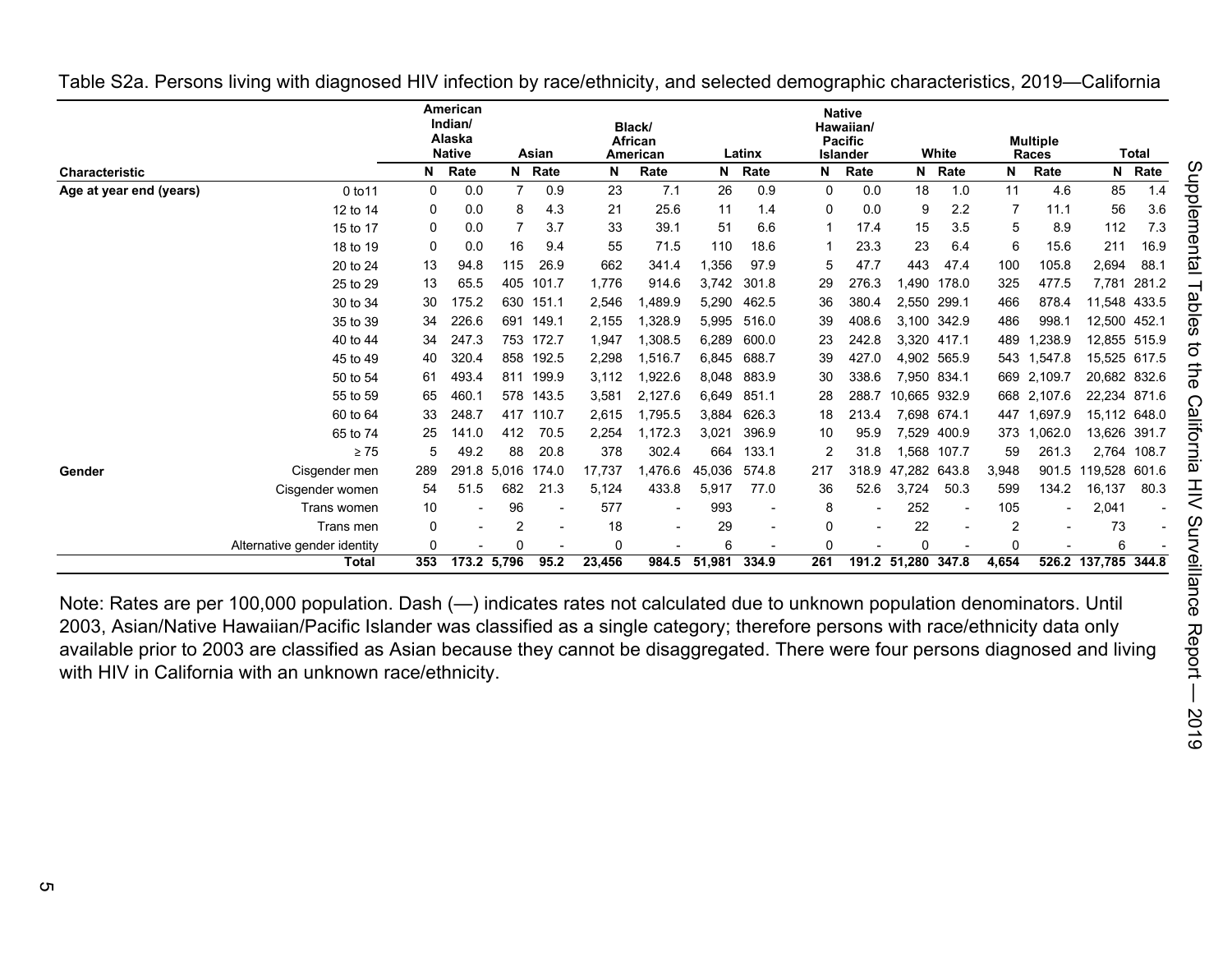|                             |                                      |             | American<br>Indian/<br>Alaska<br><b>Native</b> |              | Asian         |        | Black/<br>African<br>American |          | Latinx |                | <b>Native</b><br>Hawaiian/<br>Pacific<br>Islander |                | White         |              | <b>Multiple</b><br>Races |         | <b>Total</b> |
|-----------------------------|--------------------------------------|-------------|------------------------------------------------|--------------|---------------|--------|-------------------------------|----------|--------|----------------|---------------------------------------------------|----------------|---------------|--------------|--------------------------|---------|--------------|
| Demographic group           | <b>Transmission category</b>         | N           | %                                              | N            | $\frac{9}{6}$ | N      | %                             | N        | %      | N              | %                                                 | N              | $\frac{9}{6}$ | N            | %                        | N       | $\%$         |
| Cisgender men               | Male-to-male sexual contact (MMSC)   | 200         | 69.2% 4,069                                    |              | 81.2%         | 11.790 | 66.5%                         | 34,596   | 76.8%  | 173            | 79.7%                                             | 37,867         | 80.1%         | 3,033        | 76.9%                    | 91,729  | 76.8%        |
| (age $\geq$ 12 at year end) | Injection drug use (IDU)             | 27          | 9.3%                                           | 86           | 1.7%          | 1.243  | 7.0%                          | 1,737    | 3.9%   | 6              | 2.8%                                              | 1.765          | 3.7%          | 140          | 3.6%                     | 5,004   | 4.2%         |
|                             | MMSC and IDU                         | 39          | 13.5%                                          | 166          | 3.3%          | 1.260  | 7.1%                          | 2,552    | 5.7%   | 10             | 4.6%                                              | 4.403          | 9.3%          | 408          | 10.4%                    | 8,838   | 7.4%         |
|                             | High-risk heterosexual contact       | 5           | 1.7%                                           | 174          | 3.5%          | 1,068  | 6.0%                          | 1,473    | 3.3%   | $\overline{2}$ | 0.9%                                              | 831            | 1.8%          | 97           | 2.5%                     | 3,652   | 3.1%         |
|                             | Heterosexual contact (non-high-risk) | 6           | 2.1%                                           | 252          | 5.0%          | 1,165  | 6.6%                          | 2,273    | 5.0%   | 15             | 6.9%                                              | 959            | 2.0%          | 103          | 2.6%                     | 4,773   | 4.0%         |
|                             | Perinatal/Unknown risk/Other         | 12          | 4.2%                                           | 265          | 5.3%          | 1.201  | 6.8%                          | 2,389    | 5.3%   | 11             | 5.1%                                              | 1.451          | 3.1%          | 161          | 4.1%                     | 5,490   | 4.6%         |
|                             | <b>Subtotal</b>                      | 289         | 81.9% 5.012                                    |              | 86.5%         | 17.727 | 75.6%                         | 45,020   | 86.6%  | 217            | 83.1%                                             | 47,276         | 92.2%         | 3.942        | 84.7%                    | 119,486 | 86.7%        |
| <b>Cisgender women</b>      | Injection drug use                   | 24          | 44.4%                                          | 25           | 3.7%          | 809    | 15.8%                         | 660      | 11.2%  | 6              | 16.7%                                             | 1,042          | 28.1%         | 119          | 20.0%                    | 2,685   | 16.7%        |
| (age $\geq$ 12 at year end) | High-risk heterosexual contact       | 19          | 35.2%                                          | 410          | 60.4%         | 2,404  | 47.0%                         | 3,227    | 54.6%  | 19             | 52.8%                                             | 1.757          | 47.3%         | 258          | 43.4%                    | 8,094   | 50.3%        |
|                             | Heterosexual contact (non-high-risk) | g           | 16.7%                                          | 178          | 26.2%         | 1,383  | 27.1%                         | 1,414    | 23.9%  | 10             | 27.8%                                             | 627            | 16.9%         | 158          | 26.6%                    | 3,779   | 23.5%        |
|                             | Perinatal/Unknown risk/Other         | 2           | 3.7%                                           | 66           | 9.7%          | 515    | 10.1%                         | 606      | 10.3%  |                | 2.8%                                              | 286            | 7.7%          | 59           | 9.9%                     | 1,536   | 9.5%         |
|                             | <b>Subtotal</b>                      | 54          | 15.3%                                          | 679          | 11.7%         | 5.111  | 21.8%                         | 5,907    | 11.4%  | 36             | 13.8%                                             | 3.712          | 7.2%          | 594          | 12.8%                    | 16,094  | 11.7%        |
| <b>Trans women</b>          | Sexual contact                       | 9           | 90.0%                                          | 93           | 96.9%         | 561    | 97.2%                         | 973      | 98.0%  | 8              | 100.0%                                            | 247            | 98.0%         | 101          | 96.2%                    | 1,992   | 97.6%        |
| (age $\geq$ 12 at year end) | Injection drug use (IDU)             |             | 0.0%                                           | $\Omega$     | 0.0%          | 4      | 0.7%                          | 4        | 0.4%   | $\Omega$       | 0.0%                                              | $\overline{2}$ | 0.8%          |              | 1.0%                     | 11      | 0.5%         |
|                             | Perinatal/Unknown risk/Other         |             | 10.0%                                          | 3            | 3.1%          | 12     | 2.1%                          | 16       | 1.6%   | $\Omega$       | 0.0%                                              | 3              | 1.2%          | 3            | 2.9%                     | 38      | 1.9%         |
|                             | Subtotal                             | 10          | 2.8%                                           | 96           | 1.7%          | 577    | 2.5%                          | 993      | 1.9%   | 8              | 3.1%                                              | 252            | 0.5%          | 105          | 2.3%                     | 2,041   | 1.5%         |
| <b>Trans men</b>            | Sexual contact                       | $\Omega$    | 0.0%                                           | $\Omega$     | 0.0%          | 10     | 55.6%                         | 24       | 82.8%  | $\Omega$       | 0.0%                                              | 18             | 81.8%         | 0            | 0.0%                     | 52      | 71.2%        |
| (age ≥12 at year end)       | Injection drug use                   | ſ           | 0.0%                                           |              | 50.0%         | 4      | 22.2%                         |          | 6.9%   | $\Omega$       | 0.0%                                              | 3              | 13.6%         | 2            | 100.0%                   | 12      | 16.4%        |
|                             | Perinatal/Unknown risk/Other         | $\Omega$    | 0.0%                                           |              | 50.0%         | 4      | 22.2%                         |          | 10.3%  | $\Omega$       | 0.0%                                              |                | 4.5%          | 0            | 0.0%                     | 9       | 12.3%        |
|                             | <b>Subtotal</b>                      | 0           | 0.0%                                           | $\mathbf{2}$ | 0.0%          | 18     | 0.1%                          | 29       | 0.1%   | 0              | 0.0%                                              | 22             | 0.0%          | $\mathbf{2}$ | 0.0%                     | 73      | 0.1%         |
| Alternative gender          | Sexual contact                       | $\Omega$    | 0.0%                                           | $\Omega$     | 0.0%          | 0      | 0.0%                          | 6        | 100.0% | $\Omega$       | 0.0%                                              | $\Omega$       | 0.0%          | 0            | 0.0%                     | 6       | 100.0%       |
| $(age \ge 12$ at year end)  | Injection drug use                   | $\Omega$    | 0.0%                                           | $\Omega$     | 0.0%          | 0      | 0.0%                          | $\Omega$ | 0.0%   | $\Omega$       | 0.0%                                              | $\Omega$       | 0.0%          | O            | 0.0%                     | 0       | 0.0%         |
|                             | <b>Subtotal</b>                      | $\mathbf 0$ | 0.0%                                           | 0            | 0.0%          | 0      | $0.0\%$                       | 6        | 0.0%   | 0              | 0.0%                                              | 0              | 0.0%          | 0            | 0.0%                     | 6       | 0.0%         |
| Child                       | Perinatal                            | $\Omega$    | 0.0%                                           | 4            | 57.1%         | 17     | 73.9%                         | 23       | 88.5%  | $\Omega$       | 0.0%                                              | 15             | 83.3%         |              | 11 100.0%                | 70      | 82.4%        |
| (age <12 at year end)       | Unknown risk/Other                   | ſ           | 0.0%                                           | 3            | 42.9%         | 6      | 26.1%                         | 3        | 11.5%  | $\Omega$       | 0.0%                                              | 3              | 16.7%         | 0            | 0.0%                     | 15      | 17.6%        |
|                             | <b>Subtotal</b>                      | n           | 0.0%                                           | 7            | 0.1%          | 23     | 0.1%                          | 26       | 0.1%   | 0              | 0.0%                                              | 18             | 0.0%          | 11           | 0.2%                     | 85      | 0.1%         |
|                             | Total                                | 353         |                                                | 5,796        |               | 23,456 |                               | 51,981   |        | 261            |                                                   | 51,280         |               | 4,654        |                          | 137,785 |              |

<span id="page-5-0"></span>Table S2b. Persons living with diagnosed HIV infection, by race/ethnicity and transmission category, 2019—California

Note: High-risk heterosexual contact: heterosexual intercourse with a person of the opposite sex-at-birth who has a high risk for HIV (e.g., MMSC, IDU). Heterosexual contact (non-high-risk): heterosexual intercourse with a person of the opposite sex-at-birth who does not have a high risk for HIV. Transgender persons who report sexual contact are placed in the transmission category of sexual contact, regardless of IDU. Other includes hemophilia, blood transfusion, and risk factor not reported or not identified. Until 2003, Asian/Native Hawaiian/Pacific Islander was classified as a single category; therefore persons with race/ethnicity data only available prior to 2003 are classified as Asian because they cannot be disaggregated. There were four persons diagnosed and living with HIV in California with an unknown race/ethnicity.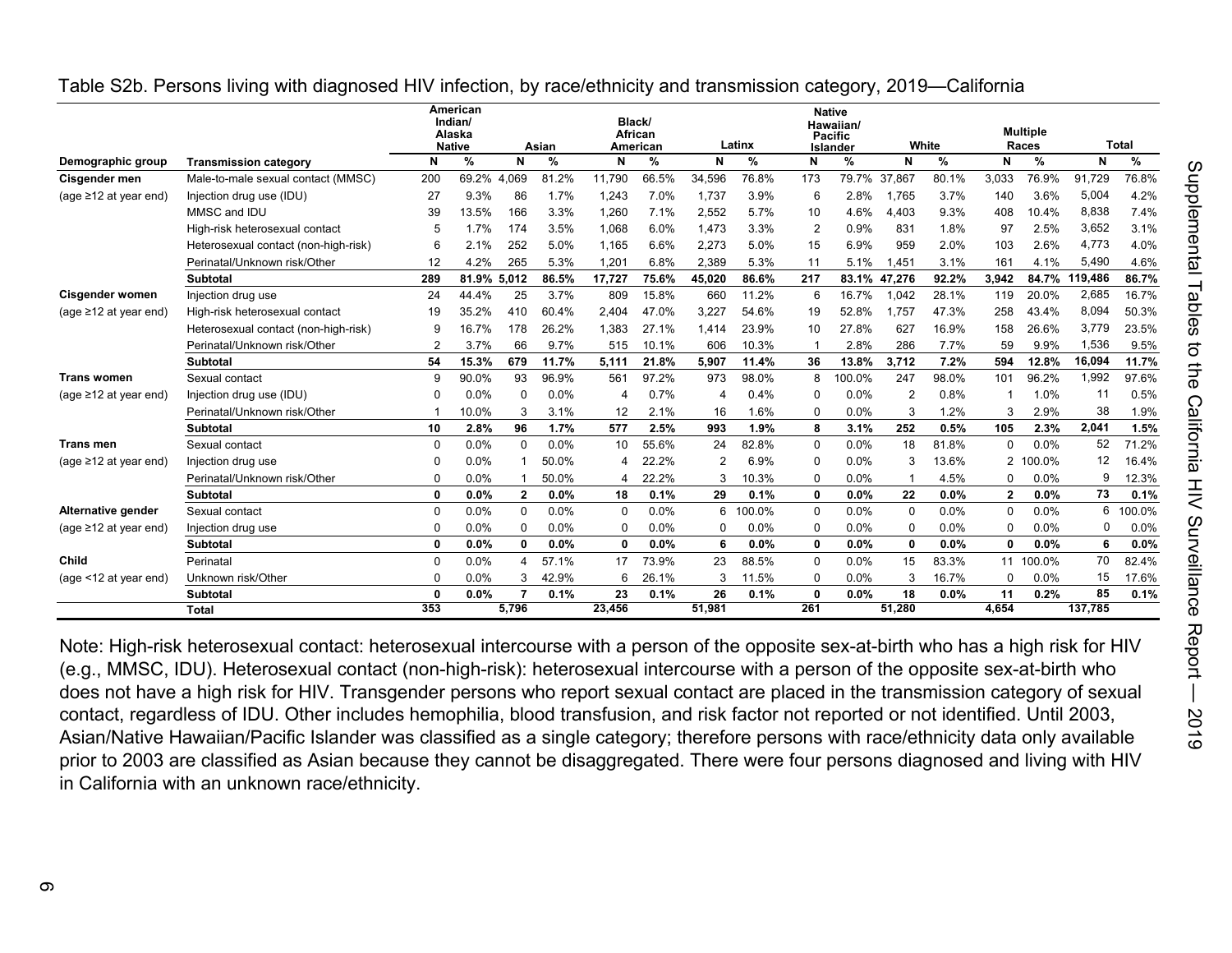<span id="page-6-0"></span>Table S3a. Persons living with diagnosed HIV infection ever classified as stage 3 (AIDS), by year and selected demographic characteristics, 2015–2019 — California

|                            |                                        |              | 2015         |       |                    | 2016        |       |                    | 2017        |       |              | 2018        |                |              | 2019  |       |
|----------------------------|----------------------------------------|--------------|--------------|-------|--------------------|-------------|-------|--------------------|-------------|-------|--------------|-------------|----------------|--------------|-------|-------|
| Characteristic             |                                        | N            | %            | Rate  | N                  | %           | Rate  | N                  | %           | Rate  | N            | %           | Rate           | N            | %     | Rate  |
| Age at year end (in years) | 0 to 11                                | 25           | 0.0%         | 0.4   | 24                 | 0.0%        | 0.4   | 21                 | 0.0%        | 0.3   | 21           | 0.0%        | 0.3            | 17           | 0.0%  | 0.3   |
|                            | 12 to 14                               | 18           | 0.0%         | 1.2   | 17                 | 0.0%        | 1.1   | 15                 | 0.0%        | 1.0   | 9            | 0.0%        | 0.6            | 10           | 0.0%  | 0.6   |
|                            | 15 to 17                               | 26           | 0.0%         | 1.7   | 22                 | 0.0%        | 1.4   | 13                 | 0.0%        | 0.8   | 18           | 0.0%        | 1.2            | 16           | 0.0%  | 1.0   |
|                            | 18 to 19                               | 42           | 0.1%         | 3.3   | 29                 | 0.0%        | 2.3   | 33                 | 0.0%        | 2.6   | 22           | 0.0%        | 1.7            | 17           | 0.0%  | 1.4   |
|                            | 20 to 24                               | 490          | 0.7%         | 16.1  | 454                | 0.7%        | 14.7  | 386                | 0.6%        | 12.4  | 346          | 0.5%        | 11.2           | 301          | 0.5%  | 9.8   |
|                            | 25 to 29                               | 1,546        | 2.3%         | 58.9  | 1,508              | 2.2%        | 57.6  | 1,432              | 2.1%        | 54.0  | 1,322        | 2.0%        | 48.6           | 1,237        | 1.9%  | 44.7  |
|                            | 30 to 34                               | 2,974        | 4.4%         | 106.6 | 2.869              | 4.2%        | 103.5 | 2.766              | 4.1%        | 101.0 | 2.709        | 4.1%        | 100.3          | 2,636        | 4.0%  | 99.0  |
|                            | 35 to 39                               | 4,307        | 6.4%         | 166.8 | 4,298              | 6.4%        | 162.9 | 4,206              | 6.2%        | 156.0 | 4.047        | 6.1%        | 147.4          | 3,865        | 5.8%  | 139.8 |
|                            | 40 to 44                               | 6.404        | 9.5%         | 253.2 | 5.870              | 8.7%        | 236.6 | 5,491              | 8.1%        | 222.3 | 5,193        | 7.8%        | 209.8          | 5,038        | 7.6%  | 202.2 |
|                            | 45 to 49                               | 11,131 16.5% |              | 432.5 | 10.226 15.1%       |             | 394.4 |                    | 9,343 13.8% | 360.9 |              | 8.253 12.4% | 321.8          | 7,392        | 11.2% | 294.0 |
|                            | 50 to 54                               |              | 14.603 21.7% |       | 556.2 14,157 20.9% |             | 548.1 | 13,386 19.8%       |             | 526.1 | 12,529 18.9% |             |                | 499.5 11,554 | 17.5% | 465.1 |
|                            | 55 to 59                               | 11,422 17.0% |              |       | 458.2 12,191 18.0% |             | 483.7 | 12,752 18.9%       |             | 502.7 | 13,085 19.7% |             |                | 513.6 13,515 | 20.4% | 529.8 |
|                            | 60 to 64                               |              | 7,322 10.9%  | 344.4 |                    | 8,042 11.9% | 367.4 | 8,767              | 13.0%       | 389.6 |              | 9,133 13.7% | 397.1          | 9,588        | 14.5% | 411.1 |
|                            | 65 to 74                               | 5.944        | 8.8%         | 199.2 | 6.633              | 9.8%        | 213.1 | 7.361              | 10.9%       | 227.5 |              | 8.101 12.2% | 241.5          | 8,979        | 13.6% | 258.1 |
|                            | $\geq 75$                              | 1,119        | 1.7%         | 50.1  | 1,303              | 1.9%        | 56.8  | 1,488              | 2.2%        | 62.9  | 1,672        | 2.5%        | 68.2           | 1,929        | 2.9%  | 75.9  |
| Race/ethnicity             | Latinx                                 | 25,244 37.5% |              | 168.5 | 25,244 37.3%       |             | 166.9 | 26,026             | 38.6%       | 170.2 | 26,164 39.4% |             |                | 169.5 26,420 | 40.0% | 170.2 |
|                            | American Indian/Alaska Native          | 155          | 0.2%         | 84.3  | 155                | 0.2%        | 82.2  | 160                | 0.2%        | 81.9  | 153          | 0.2%        | 75.8           | 156          | 0.2%  | 76.5  |
|                            | Asian                                  | 2.335        | 3.5%         | 42.0  | 2,335              | 3.5%        | 41.0  | 2,460              | 3.6%        | 42.0  | 2,485        | 3.7%        | 41.5           | 2,523        | 3.8%  | 41.4  |
|                            | <b>Black/African American</b>          | 11.271       | 16.7%        | 483.9 | 11,271             | 16.7%       | 480.5 | 11,178             | 16.6%       | 473.0 | 10,989       | 16.5%       | 463.1          | 10,899       | 16.5% | 457.5 |
|                            | Native Hawaiian/Other Pacific Islander | 105          | 0.2%         | 76.9  | 105                | 0.2%        | 76.9  | 107                | 0.2%        | 78.0  | 107          | 0.2%        | 78.0           | 110          | 0.2%  | 80.6  |
|                            | White                                  | 26,092 38.7% |              | 173.9 | 26,092 38.6%       |             | 174.6 | 25,392 37.6%       |             | 170.7 | 24,458 36.8% |             |                | 165.3 23,922 | 36.2% | 162.3 |
|                            | Multiple races                         | 2,167        | 3.2%         | 250.3 | 2,167              | 3.2%        | 249.2 | 2,133              | 3.2%        | 243.3 | 2,100        | 3.2%        | 237.1          | 2,060        | 3.1%  | 232.9 |
|                            | Unknown race                           | 4            | 0.0%         |       | 4                  | $0.0\%$     |       | 4                  | 0.0%        |       | 4            | 0.0%        |                | 4            | 0.0%  |       |
| Gender                     | Cisgender men                          | 58,587 87.0% |              | 301.5 | 58,806 86.9%       |             |       | 300.7 58,595 86.9% |             |       | 297.5 57,639 | 86.7%       | 291.1          | 57,269       | 86.6% | 288.3 |
|                            | Cisgender women                        |              | 7,862 11.7%  | 40.1  | 7,906              | 11.7%       | 40.0  | 7,922              | 11.7%       | 39.8  |              | 7,882 11.9% | 39.4           | 7,869        | 11.9% | 39.2  |
|                            | Trans women                            | 905          | 1.3%         |       | 912                | 1.3%        |       | 923                | 1.4%        |       | 920          | 1.4%        | $\overline{a}$ | 936          | 1.4%  |       |
|                            | Trans men                              | 18           | 0.0%         |       | 18                 | 0.0%        |       | 19                 | 0.0%        |       | 19           | $0.0\%$     |                | 20           | 0.0%  |       |
|                            | Alternative gender identity            |              | 0.0%         |       |                    | 0.0%        |       |                    | 0.0%        |       | 0            | 0.0%        |                | $\Omega$     | 0.0%  |       |
|                            |                                        | Total 67,373 |              |       | 172.5 67,643       |             |       | 172.1 67,460       |             |       | 170.4 66,460 |             |                | 166.9 66,094 |       | 165.4 |

Note: Rates are per 100,000 population. Dash (—) indicates rates not calculated due to unknown population denominators. Until 2003, Asian/Native Hawaiian/Pacific Islander was classified as a single category; therefore persons with race/ethnicity data only available prior to 2003 are classified as Asian because they cannot be disaggregated.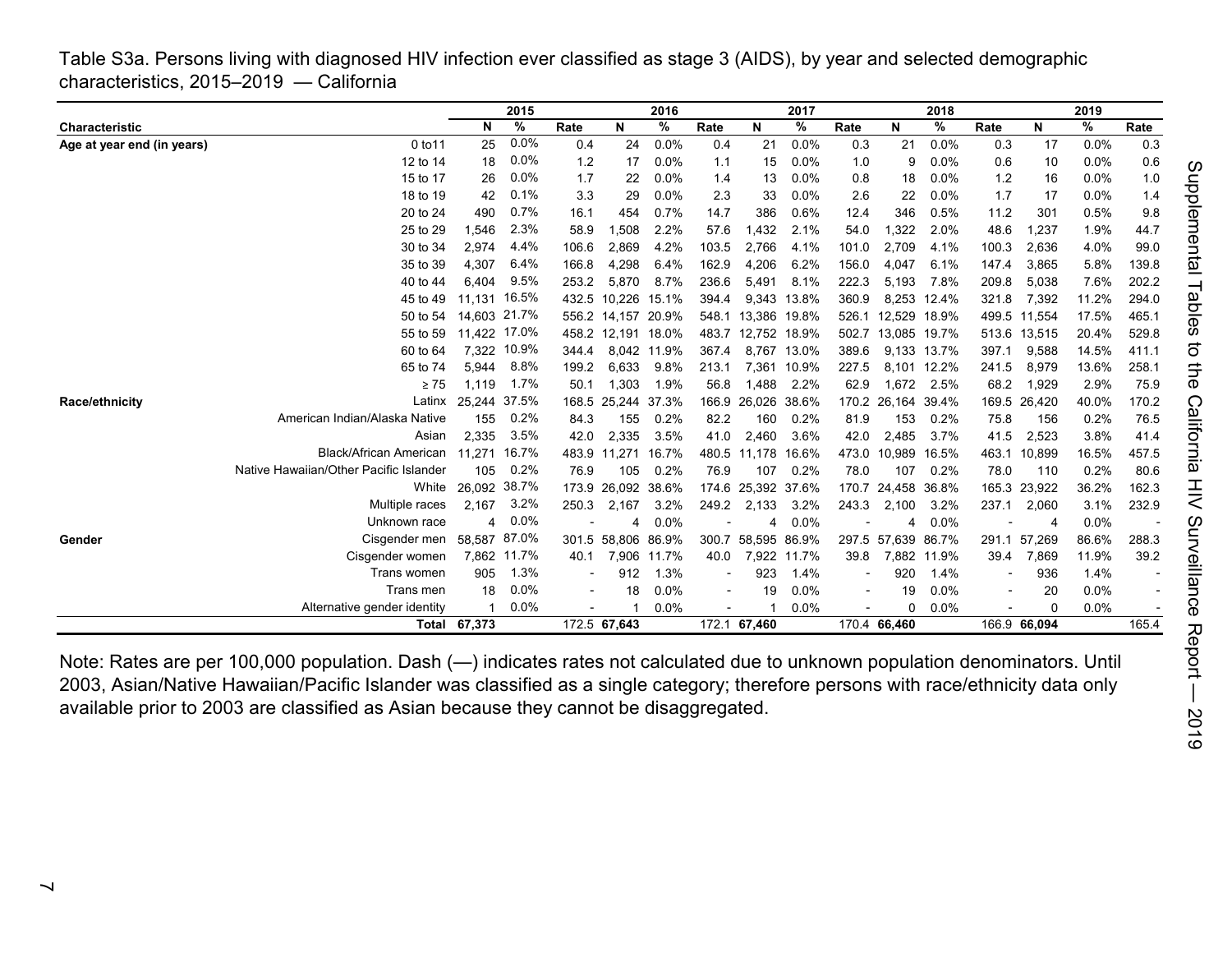| Demographic group           | <b>Transmission category</b>         | 2015   | $\frac{0}{0}$ | 2016         | %      | 2017        | $\frac{0}{0}$ | 2018        | %     | 2019         | $\frac{9}{6}$ |
|-----------------------------|--------------------------------------|--------|---------------|--------------|--------|-------------|---------------|-------------|-------|--------------|---------------|
| Cisgender men               | Male-to-male sexual contact (MMSC)   | 43,119 | 73.6%         | 43,299       | 73.6%  | 43,138      | 73.6%         | 42,461      | 73.7% | 42,126       | 73.6%         |
| (age $\geq$ 12 at year end) | Injection drug use (IDU)             | 3,472  | 5.9%          | 3,415        | 5.8%   | 3,359       | 5.7%          | 3,254       | 5.6%  | 3,180        | 5.6%          |
|                             | MMSC and IDU                         | 5,570  | 9.5%          | 5,504        | 9.4%   | 5,381       | 9.2%          | 5,171       | 9.0%  | 5,062        | 8.8%          |
|                             | High-risk heterosexual contact       | 2,278  | 3.9%          | 2,282        | 3.9%   | 2,265       | 3.9%          | 2,248       | 3.9%  | 2,230        | 3.9%          |
|                             | Heterosexual contact (non-high-risk) | 2,116  | 3.6%          | 2,221        | 3.8%   | 2,304       | 3.9%          | 2,334       | 4.1%  | 2,427        | 4.2%          |
|                             | Perinatal/Unknown risk/Other         | 2,020  | 3.4%          | 2,072        | 3.5%   | 2,135       | 3.6%          | 2,158       | 3.7%  | 2,233        | 3.9%          |
|                             | <b>Subtotal</b>                      | 58,575 | 86.9%         | 58,793       | 86.9%  | 58,582      | 86.8%         | 57,626      | 86.7% | 57,258       | 86.6%         |
| <b>Cisgender women</b>      | Injection drug use                   | 1,734  | 22.1%         | 1,701        | 21.5%  | 1,670       | 21.1%         | 1,614       | 20.5% | 1,572        | 20.0%         |
| (age $\geq$ 12 at year end) | High-risk heterosexual contact       | 4,290  | 54.7%         | 4,304        | 54.5%  | 4,307       | 54.4%         | 4,276       | 54.3% | 4,248        | 54.0%         |
|                             | Heterosexual contact (non-high-risk) | 1,230  | 15.7%         | 1,269        | 16.1%  | 1,312       | 16.6%         | 1,349       | 17.1% | 1,401        | 17.8%         |
|                             | Perinatal/Unknown risk/Other         | 595    | 7.6%          | 621          | 7.9%   | 625         | 7.9%          | 635         | 8.1%  | 642          | 8.2%          |
|                             | <b>Subtotal</b>                      | 7,849  | 11.7%         | 7,895        | 11.7%  | 7,914       | 11.7%         | 7,874       | 11.8% | 7,863        | 11.9%         |
| <b>Trans women</b>          | Transgender sexual contact           | 894    | 98.8%         | 901          | 98.8%  | 910         | 98.6%         | 906         | 98.5% | 923          | 98.6%         |
| (age $\geq$ 12 at year end) | Injection drug use (IDU)             | 9      | 1.0%          | 8            | 0.9%   | 8           | 0.9%          | 9           | 1.0%  | 8            | 0.9%          |
|                             | Perinatal/Unknown risk/Other         | 2      | 0.2%          | 3            | 0.3%   | 5           | 0.5%          | 5           | 0.5%  | 5            | 0.5%          |
|                             | <b>Subtotal</b>                      | 905    | 1.3%          | 912          | 1.3%   | 923         | 1.4%          | 920         | 1.4%  | 936          | 1.4%          |
| <b>Trans men</b>            | Transgender sexual contact           | 12     | 66.7%         | 12           | 66.7%  | 13          | 68.4%         | 14          | 73.7% | 15           | 75.0%         |
| (age $\geq$ 12 at year end) | Injection drug use                   | 5      | 27.8%         | 5            | 27.8%  | 5           | 26.3%         | 4           | 21.1% | 4            | 20.0%         |
|                             | Perinatal/Unknown risk/Other         | 1      | 5.6%          |              | 5.6%   |             | 5.3%          |             | 5.3%  | 1            | 5.0%          |
|                             | <b>Subtotal</b>                      | 18     | 0.0%          | 18           | 0.0%   | 19          | 0.0%          | 19          | 0.0%  | 20           | 0.0%          |
| Alternative gender          | Sexual contact                       | 0      | 0.0%          | $\mathbf{0}$ | 0.0%   | $\mathbf 0$ | 0.0%          | 0           | 0.0%  | $\mathbf{0}$ | 0.0%          |
| (age $\geq$ 12 at year end) | Injection drug use                   |        | 100.0%        |              | 100.0% |             | 100.0%        | 0           | 0.0%  | 0            | 0.0%          |
|                             | <b>Subtotal</b>                      | 1      | 0.0%          | $\mathbf 1$  | 0.0%   | 1           | 0.0%          | $\mathbf 0$ | 0.0%  | 0            | 0.0%          |
| <b>Child</b>                | Perinatal                            | 21     | 84.0%         | 20           | 83.3%  | 17          | 81.0%         | 15          | 71.4% | 11           | 64.7%         |
| (age <12 at year end)       | Unknown risk/Other                   | 4      | 16.0%         | 4            | 16.7%  | 4           | 19.0%         | 6           | 28.6% | 6            | 35.3%         |
|                             | <b>Subtotal</b>                      | 25     | 0.0%          | 24           | 0.0%   | 21          | 0.0%          | 21          | 0.0%  | 17           | 0.0%          |
|                             | <b>Total</b>                         | 67,373 |               | 67,643       |        | 67,460      |               | 66,460      |       | 66,094       |               |

<span id="page-7-0"></span>Table S3b. Persons living with diagnosed HIV infection ever classified as stage 3 (AIDS), by year and transmission category, 2015– 2019 — California

Note: High-risk heterosexual contact: heterosexual intercourse with a person of the opposite sex-at-birth who has a high risk for HIV (e.g., MMSC, IDU). Heterosexual contact (non-high-risk): heterosexual intercourse with a person of the opposite sex-at-birth who does not have a high risk for HIV. Transgender persons who report sexual contact are placed in the transmission category of sexual contact, regardless of IDU. Other includes hemophilia, blood transfusion, and risk factor not reported or not identified.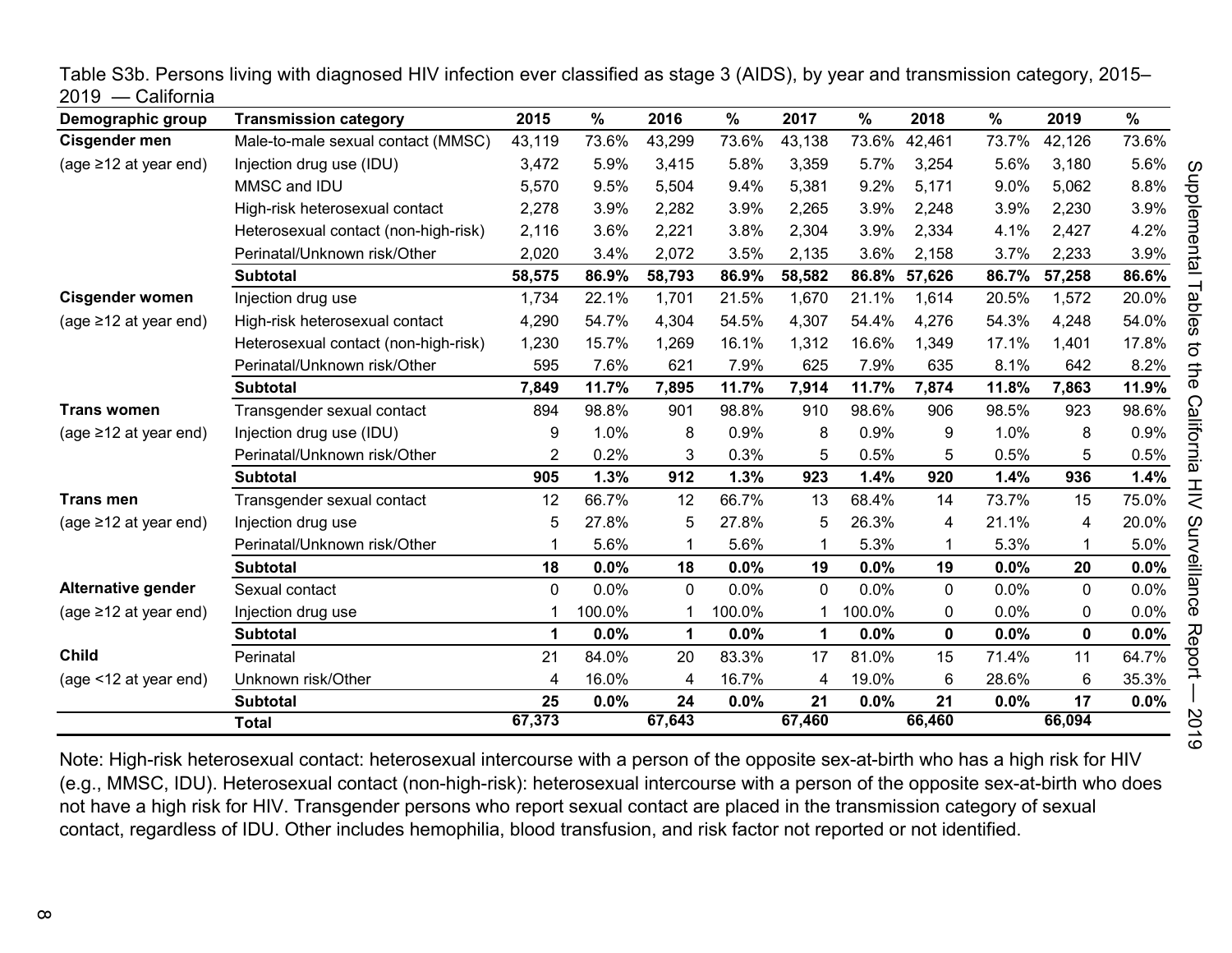## Supplemental Tables to the California HIV Surveillance Report — 2019

<span id="page-8-0"></span>Table S3c. Persons living with diagnosed HIV infection ever classified as stage 3 (AIDS), by year and local health jurisdiction, 2015–2019 — California

|                                    |               | 2015          |                |                | 2016           |                |                | 2017          |                |                | 2018         |                |                | 2019         |                |
|------------------------------------|---------------|---------------|----------------|----------------|----------------|----------------|----------------|---------------|----------------|----------------|--------------|----------------|----------------|--------------|----------------|
| <b>County of current residence</b> | N             | $\frac{1}{6}$ | Rate           | N              | %              | Rate           | N              | $\frac{1}{6}$ | Rate           | N              | %            | Rate           | N              | %            | Rate           |
| Alameda                            | 3,569         | 5.3%          | 220.1          | 3,482          | 5.1%           | 212.6          | 3,446          | 5.1%          | 208.7          | 3,337          | 5.0%         | 200.7          | 3,261          | 4.9%         | 194.8          |
| Alpine                             | 0             | 0.0%          | 0.0            | 2              | $0.0\%$        | 173.8          | 2              | $0.0\%$       | 174.5          | 2              |              | 0.0% 176.4     | 2              | 0.0%         | 177.3          |
| Amador                             | 39            | 0.1%          | 107.2          | 92             | 0.1%           | 249.7          | 107            | 0.2%          | 286.2          | 103            | 0.2%         | 270.0          | 88             | 0.1%         | 230.2          |
| <b>Butte</b>                       | 127           | 0.2%          | 56.6           | 145            | 0.2%           | 64.5           | 150            | 0.2%          | 66.2           | 152            | 0.2%         | 66.9           | 143            | 0.2%         | 65.9           |
| Calaveras                          | 22            | 0.0%          | 49.0           | 28             | 0.0%           | 62.6           | 26             | 0.0%          | 58.2           | 28             | 0.0%         | 62.8           | 29             | 0.0%         | 65.3           |
| Colusa                             | 2             | 0.0%          | 9.2            | $\overline{c}$ | 0.0%           | 9.1            | 4              | 0.0%          | 18.0           | 6              | $0.0\%$      | 27.0           | 5              | 0.0%         | 22.2           |
| Contra Costa                       | 1,330         | 2.0%          | 119.0          | 1,424          | 2.1%           | 126.0          | 1,386          | 2.1%          | 121.8          | 1,390          | 2.1%         | 121.2          | 1,361          | 2.1%         | 118.0          |
| Del Norte                          | 14            | 0.0%          | 51.7           | 13             | 0.0%           | 48.2           | 12             | 0.0%          | 44.8           | 13             | 0.0%         | 47.4           | 16             | 0.0%         | 58.1           |
| El Dorado                          | 80            | 0.1%          | 43.7           | 96             | 0.1%           | 52.1           | 102            | 0.2%          | 54.7           | 109            | 0.2%         | 57.6           | 111            | 0.2%         | 58.1           |
| Fresno                             | 957           | 1.4%          | 97.7           | 987            | 1.5%           | 99.8           | 1,016          | 1.5%          | 101.7          | 1,018          | 1.5%         | 100.7          | 1,032          | 1.6%         | 101.0          |
| Glenn                              | 6             | 0.0%          | 21.2           | 11             | 0.0%           | 38.7           | 12             | 0.0%          | 41.9           | 12             | 0.0%         | 41.7           | 12             | 0.0%         | 41.1           |
| Humboldt                           | 95            | 0.1%          | 70.3           | 105            | 0.2%           | 77.3           | 99             | 0.1%          | 72.9           | 97             | 0.1%         | 71.4           | 100            | 0.2%         | 74.1           |
| Imperial                           | 149           | 0.2%<br>0.0%  | 80.6           | 164            | 0.2%           | 88.0           | 173            | 0.3%<br>0.0%  | 92.1           | 175            | 0.3%         | 92.6           | 176            | 0.3%         | 92.6<br>54.2   |
| Inyo                               | 12<br>852     | 1.3%          | 64.4<br>96.5   | 14<br>821      | 0.0%<br>1.2%   | 75.2<br>92.5   | 12             | 1.3%          | 64.6<br>94.0   | 10<br>865      | 0.0%<br>1.3% | 54.0<br>95.4   | 10<br>866      | 0.0%<br>1.3% | 94.4           |
| Kern                               | 85            | 0.1%          | 56.7           | 92             | 0.1%           | 61.6           | 844<br>90      | 0.1%          | 59.6           | 94             | 0.1%         | 61.3           | 98             | 0.1%         | 63.5           |
| Kings<br>Lake                      | 87            | 0.1%          | 134.3          | 91             | 0.1%           | 141.2          | 94             | 0.1%          | 144.9          | 96             | 0.1%         | 147.6          | 90             | 0.1%         | 138.7          |
| Lassen                             | 12            | 0.0%          | 38.8           | 10             | 0.0%           | 32.8           | 9              | 0.0%          | 29.5           | $\overline{7}$ | 0.0%         | 22.9           | 9              | 0.0%         | 30.1           |
| Los Angeles                        | 26,128        | 38.8%         | 256.8          | 25,423         | 37.6%          | 249.0          | 25,188         | 37.3%         | 245.6          | 24,876         | 37.4%        | 242.2          | 24,805         | 37.5%        | 241.8          |
| Madera                             | 101           | 0.1%          | 65.4           | 101            | 0.1%           | 65.1           | 102            | 0.2%          | 65.1           | 101            | 0.2%         | 63.7           | 102            | 0.2%         | 64.2           |
| Marin                              | 494           | 0.7%          | 188.8          | 463            | 0.7%           | 176.4          | 444            | 0.7%          | 169.4          | 443            | 0.7%         | 168.9          | 450            | 0.7%         | 172.0          |
| Mariposa                           | 13            | $0.0\%$       | 71.9           | 12             | 0.0%           | 66.4           | 12             | 0.0%          | 66.7           | 13             | 0.0%         | 72.6           | 13             | 0.0%         | 72.8           |
| Mendocino                          | 105           | 0.2%          | 119.0          | 109            | 0.2%           | 122.9          | 104            | 0.2%          | 116.9          | 95             | 0.1%         | 106.9          | 91             | 0.1%         | 102.7          |
| Merced                             | 101           | 0.1%          | 37.5           | 135            | 0.2%           | 49.7           | 148            | 0.2%          | 53.5           | 141            | 0.2%         | 50.5           | 142            | 0.2%         | 50.1           |
| Modoc                              | 0             | 0.0%          | 0.0            | 0              | 0.0%           | 0.0            | 0              | 0.0%          | 0.0            | 1              | 0.0%         | 10.5           | 2              | 0.0%         | 21.1           |
| Mono                               | 4             | 0.0%          | 28.8           | 4              | 0.0%           | 28.9           | 5              | 0.0%          | 36.0           | 5              | 0.0%         | 36.2           | 4              | 0.0%         | 28.8           |
| Monterey                           | 418           | 0.6%          | 95.9           | 415            | 0.6%           | 94.3           | 416            | 0.6%          | 94.1           | 399            | 0.6%         | 89.8           | 403            | 0.6%         | 90.2           |
| Napa                               | 140           | 0.2%          | 99.1           | 150            | 0.2%           | 106.0          | 153            | 0.2%          | 108.5          | 149            | 0.2%         | 106.0          | 147            | 0.2%         | 105.0          |
| Nevada                             | 57            | 0.1%          | 58.1           | 75             | 0.1%           | 76.3           | 77             | 0.1%          | 78.2           | 75             | 0.1%         | 76.0           | 74             | 0.1%         | 75.0           |
| Orange                             | 3,636         | 5.4%          | 115.0          | 3,520          | 5.2%           | 110.7          | 3,488          | 5.2%          | 108.9          | 3,386          | 5.1%         | 105.3          | 3,361          | 5.1%         | 104.3          |
| Placer                             | 131           | 0.2%          | 35.3           | 181            | 0.3%           | 48.1           | 188            | 0.3%          | 49.1           | 193            | 0.3%         | 49.6           | 197            | 0.3%         | 49.9           |
| Plumas                             | 5             | 0.0%          | 26.8           | 6              | 0.0%           | 32.0           | 8              | 0.0%          | 42.7           | 7              | 0.0%         | 37.4           | 7              | 0.0%         | 37.1           |
| Riverside                          | 3,384         | 5.0%          | 145.1          | 4,108          | 6.1%           | 174.0          | 4,459          | 6.6%          | 186.4          | 4,514          | 6.8%         | 186.5          | 4,585          | 6.9%         | 187.6          |
| Sacramento                         | 1,926         | 2.9%          | 129.3          | 2,081          | 3.1%           | 138.3          | 2,072          | 3.1%          | 136.3          | 2,067          | $3.1\%$      | 134.4          | 2,063          | 3.1%         | 132.8          |
| San Benito                         | 19            | 0.0%          | 32.4           | 25             | 0.0%           | 41.9           | 33             | 0.0%          | 54.7           | 30             | 0.0%         | 48.8           | 33             | 0.0%         | 52.6           |
| San Bernardino                     | 1,831         | 2.7%          | 86.0           | 2,104          | 3.1%           | 98.2           | 2,152          | 3.2%          | 99.5           | 2,240          | 3.4%         | 102.8          | 2,290          | 3.5%         | 104.2          |
| San Diego<br>San Francisco         | 6,533         | 9.7%<br>11.0% | 199.5<br>856.2 | 6,734<br>6,888 | 10.0%<br>10.2% | 204.3<br>789.7 | 6,730<br>6,637 | 10.0%<br>9.8% | 202.8<br>753.9 | 6,555<br>6,378 | 9.9%<br>9.6% | 196.0<br>719.4 | 6,447<br>6,205 | 9.8%<br>9.4% | 192.0<br>697.7 |
| San Joaquin                        | 7,401<br>698  | 1.0%          | 95.8           | 702            | 1.0%           | 95.0           | 681            | 1.0%          | 90.8           | 680            | 1.0%         | 89.4           | 682            | 1.0%         | 88.4           |
| San Luis Obispo                    | 281           | 0.4%          | 101.6          | 225            | 0.3%           | 80.9           | 232            | 0.3%          | 83.3           | 182            | 0.3%         | 65.2           | 191            | 0.3%         | 68.5           |
| San Mateo                          | 821           | 1.2%          | 107.4          | 821            | 1.2%           | 106.9          | 817            | 1.2%          | 105.9          | 793            | 1.2%         | 102.4          | 784            | 1.2%         | 101.0          |
| Santa Barbara                      | 344           | 0.5%          | 77.4           | 334            | 0.5%           | 74.7           | 279            | 0.4%          | 62.0           | 281            | 0.4%         | 62.0           | 282            | 0.4%         | 62.0           |
| Santa Clara                        | 2,069         | 3.1%          | 107.8          | 1,936          | 2.9%           | 100.1          | 1,917          | 2.8%          | 98.5           | 1,854          | 2.8%         | 94.8           | 1,853          | 2.8%         | 94.5           |
| Santa Cruz                         | 258           | 0.4%          | 93.9           | 266            | 0.4%           | 96.5           | 268            | 0.4%          | 97.2           | 268            | 0.4%         | 97.4           | 267            | 0.4%         | 97.3           |
| Shasta                             | 100           | 0.1%          | 56.0           | 104            | 0.2%           | 58.6           | 110            | 0.2%          | 61.7           | 107            | 0.2%         | 60.0           | 106            | 0.2%         | 59.5           |
| Sierra                             | $\mathbf 1$   | 0.0%          | 31.7           | 1              | 0.0%           | 31.8           | 1              | 0.0%          | 31.8           | $\mathbf{1}$   | 0.0%         | 31.9           | 1              | 0.0%         | 32.0           |
| Siskiyou                           | 32            | 0.0%          | 71.8           | 39             | 0.1%           | 87.8           | 38             | 0.1%          | 85.9           | 41             | 0.1%         | 92.9           | 40             | 0.1%         | 90.8           |
| Solano                             | 717           | 1.1%          | 167.0          | 741            | 1.1%           | 171.0          | 728            | 1.1%          | 166.5          | 711            |              | 1.1% 161.6     | 713            | 1.1%         | 161.3          |
| Sonoma                             | 796           | 1.2%          | 158.8          | 895            | 1.3%           | 177.9          | 876            | 1.3%          | 174.1          | 846            |              | 1.3% 169.0     | 832            | 1.3%         | 166.9          |
| Stanislaus                         | 393           | 0.6%          | 73.1           | 437            | 0.6%           | 80.4           | 449            | 0.7%          | 81.6           | 452            | 0.7%         | 81.5           | 455            | 0.7%         | 81.5           |
| Sutter                             | 37            | 0.1%          | 38.2           | 44             | 0.1%           | 45.0           | 50             | 0.1%          | 50.3           | 53             | 0.1%         | 52.3           | 53             | 0.1%         | 51.2           |
| Tehama                             | 22            | 0.0%          | 34.6           | 25             | 0.0%           | 39.1           | 27             | 0.0%          | 42.1           | 21             | 0.0%         | 32.5           | 24             | 0.0%         | 36.7           |
| <b>Trinity</b>                     | 10            | 0.0%          | 73.8           | 10             | 0.0%           | 74.1           | 10             | 0.0%          | 74.3           | $\overline{7}$ | 0.0%         | 52.3           | 8              | 0.0%         | 59.8           |
| Tulare                             | 193           | 0.3%          | 41.6           | 209            | 0.3%           | 44.7           | 216            | 0.3%          | 45.7           | 227            | 0.3%         | 47.7           | 227            | 0.3%         | 47.3           |
| Tuolumne                           | 19            | 0.0%          | 35.5           | 24             | 0.0%           | 45.0           | 24             | 0.0%          | 45.4           | 30             | 0.0%         | 56.8           | 29             | 0.0%         | 55.2           |
| Ventura                            | 541           | 0.8%          | 63.5           | 530            | 0.8%           | 62.1           | 544            | 0.8%          | 63.7           | 529            | 0.8%         | 61.8           | 524            | 0.8%         | 61.4           |
| Yolo                               | 137           | 0.2%          | 64.3           | 139            | 0.2%           | 64.1           | 144            | 0.2%          | 65.5           | 148            | 0.2%         | 66.7           | 150            | 0.2%         | 67.3           |
| Yuba                               | 39            | 0.1%          | 52.4<br>172.5  | 48<br>67,643   | 0.1%           | 63.7<br>172.1  | 49<br>67,460   | 0.1%          | 63.9<br>170.4  | 47<br>66,460   | 0.1%         | 60.7<br>166.9  | 43             | 0.1%         | 54.9<br>165.4  |
| Total<br>Berkeley city             | 67,373<br>266 | 0.4%          | 220.3          | 263            | 0.4%           | 216.5          | 254            | 0.4%          | 208.2          | 235            | 0.4%         | 193.2          | 66,094<br>223  | 0.3%         | 183.7          |
| Long Beach city                    | 2,687         | 4.0%          | 570.8          | 2,566          | 3.8%           | 546.5          | 2,481          | 3.7%          | 530.8          | 2,327          |              | 3.5% 497.9     | 2,330          | 3.5%         | 503.6          |
| Pasadena city                      | 320           | 0.5%          | 228.7          | 310            | 0.5%           | 221.0          | 300            |               | 0.4% 212.4     | 305            |              | 0.5% 215.9     | 297            | 0.4%         | 210.6          |

Note: Rates are per 100,000 population. Numbers for the city health jurisdictions of Berkeley, Long Beach and Pasadena are subsets of the numbers for the counties in which they are located (numbers on Alameda, and Los Angeles counties (above) include the respective city LHJ numbers).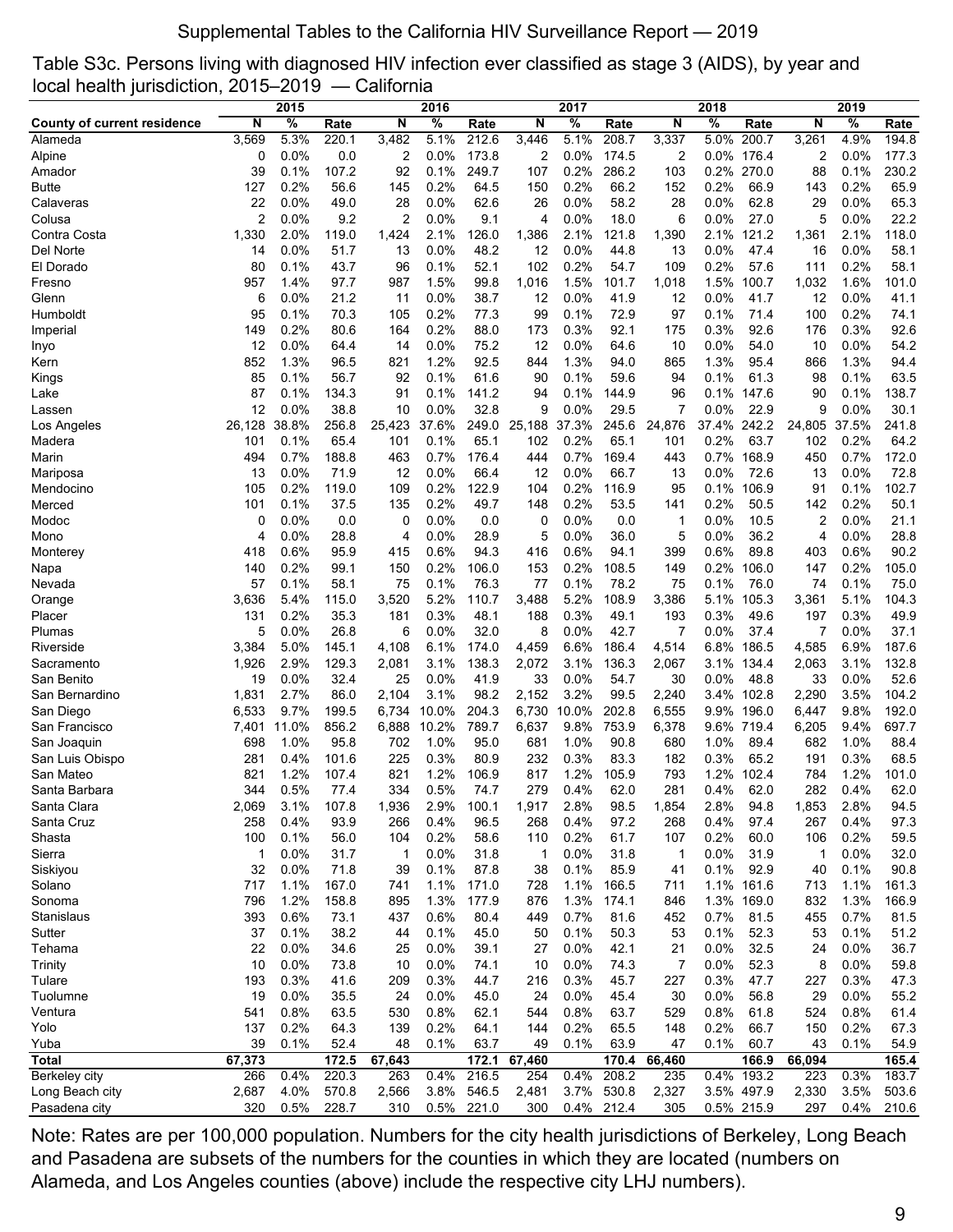<span id="page-9-0"></span>Table S4a. Persons living with diagnosed HIV infection ever classified as stage 3 (AIDS), by race/ethnicity, and selected demographic characteristics, 2019—California

|                         |                             |          | American<br>Indian/<br>Alaska<br><b>Native</b> |                | Asian                    |        | Black/<br><b>African</b><br>American |        | Latinx |          | <b>Native</b><br>Hawaiian/<br><b>Pacific</b><br>Islander |                   | White                    |          | <b>Multiple</b><br><b>Races</b> |                    | Total          |
|-------------------------|-----------------------------|----------|------------------------------------------------|----------------|--------------------------|--------|--------------------------------------|--------|--------|----------|----------------------------------------------------------|-------------------|--------------------------|----------|---------------------------------|--------------------|----------------|
| <b>Characteristic</b>   |                             | N        | Rate                                           | N              | Rate                     | N      | Rate                                 | N      | Rate   | N        | Rate                                                     | N                 | Rate                     | N        | Rate                            |                    | N Rate         |
| Age at year end (years) | 0 to 11                     | $\Omega$ | 0.0                                            |                | 0.1                      | 5      | 1.5                                  |        | 0.2    | $\Omega$ | 0.0                                                      |                   | 0.1                      | 3        | 1.2                             | 17                 | 0.3            |
|                         | 12 to 14                    | 0        | 0.0                                            |                | 0.5                      | 3      | 3.7                                  | 3      | 0.4    | $\Omega$ | 0.0                                                      | 2                 | 0.5                      | -1       | 1.6                             | 10                 | 0.6            |
|                         | 15 to 17                    | 0        | 0.0                                            | $\overline{2}$ | 1.1                      | 3      | 3.6                                  | 6      | 0.8    |          | 17.4                                                     | $\mathbf 0$       | 0.0                      | 4        | 7.2                             | 16                 | 1.0            |
|                         | 18 to 19                    | 0        | 0.0                                            | 2              | 1.2                      | 4      | 5.2                                  | 10     | 1.7    | 0        | 0.0                                                      |                   | 0.3                      | 0        | 0.0                             | 17                 | 1.4            |
|                         | 20 to 24                    | 0        | 0.0                                            | 12             | 2.8                      | 95     | 49.0                                 | 150    | 10.8   | 0        | 0.0                                                      | 33                | 3.5                      | 11       | 11.6                            | 301                | 9.8            |
|                         | 25 to 29                    | 3        | 15.1                                           | 59             | 14.8                     | 281    | 144.7                                | 668    | 53.9   | 6        | 57.2                                                     | 172               | 20.5                     | 47       | 69.1                            | 1,237              | 44.7           |
|                         | 30 to 34                    | 3        | 17.5                                           | 126            | 30.2                     | 604    | 353.5                                | 1,366  | 119.4  | 10       | 105.7                                                    | 414               | 48.6                     | 113      | 213.0                           | 2,636              | 99.0           |
|                         | 35 to 39                    | 11       | 73.3                                           | 197            | 42.5                     | 609    | 375.6                                | 2,187  | 188.3  | 14       | 146.7                                                    | 696               | 77.0                     | 151      | 310.1                           | 3,865 139.8        |                |
|                         | 40 to 44                    | 12       | 87.3                                           | 273            | 62.6                     | 699    | 469.8                                | 2,898  | 276.5  | 6        | 63.3                                                     | 960               | 120.6                    | 190      | 481.4                           | 5,038 202.2        |                |
|                         | 45 to 49                    | 18       | 144.2                                          | 388            | 87.0                     | 1,107  | 730.6                                | 3,780  | 380.3  | 15       | 164.2                                                    |                   | 1,842 212.7              | 242      | 689.8                           | 7,392 294.0        |                |
|                         | 50 to 54                    | 30       | 242.7                                          | 458            | 112.9                    | 1,782  | 1,100.9                              | 5,130  | 563.4  | 19       | 214.4                                                    | 3,789             | 397.6                    | 345      | 1.088.0                         | 11,554 465.1       |                |
|                         | 55 to 59                    | 42       | 297.3                                          | 374            | 92.9                     | 2,228  | 1,323.7                              | 4,660  | 596.5  | 17       | 175.3                                                    | 5,807             | 508.0                    | 387      | 1.221.0                         | 13,515 529.8       |                |
|                         | 60 to 64                    | 20       | 150.7                                          | 283            | 75.1                     | 1,708  | 1,172.8                              | 2,810  | 453.1  | 14       | 166.0                                                    | 4,469             | 391.4                    | 284      | 1,078.7                         | 9,588 411.1        |                |
|                         | 65 to 74                    | 14       | 78.9                                           | 281            | 48.1                     | 1,489  | 774.4                                | 2,235  | 293.6  | 6        | 57.6                                                     | 4,703             | 250.4                    | 249      | 708.9                           | 8,979 258.1        |                |
|                         | $\geq 75$                   | 3        | 29.5                                           | 66             | 15.6                     | 282    | 225.6                                | 510    | 102.2  | 2        | 31.8                                                     | 1,033             | 70.9                     | 33       | 146.2                           | 1,929              | 75.9           |
| Gender                  | Cisgender men               | 123      |                                                | 124.2 2,135    | 74.1                     | 8,158  | 679.1                                | 22,913 | 292.5  | 91       |                                                          | 133.7 22,101      | 301.0                    | 1,745    |                                 | 398.5 57,269 288.3 |                |
|                         | Cisgender women             | 32       | 30.5                                           | 339            | 10.6                     | 2,477  | 209.7                                | 3,020  | 39.3   | 15       | 21.9                                                     | 1,714             | 23.2                     | 271      | 60.7                            | 7,869              | 39.2           |
|                         | Trans women                 |          |                                                | 49             | $\overline{\phantom{a}}$ | 258    | $\overline{\phantom{a}}$             | 476    |        | 4        |                                                          | 104               | $\overline{\phantom{a}}$ | 44       | $\overline{\phantom{0}}$        | 936                | $\blacksquare$ |
|                         | Trans men                   | 0        |                                                | 0              |                          | 6      |                                      | 11     |        | 0        |                                                          | 3                 |                          | 0        |                                 | 20                 |                |
|                         | Alternative gender identity | 0        |                                                | $\Omega$       |                          | 0      |                                      | O      |        | 0        |                                                          | ი                 |                          | $\Omega$ |                                 | 0                  |                |
|                         | <b>Total</b>                | 156      |                                                | 76.5 2,523     | 41.4                     | 10,899 | 457.5                                | 26,420 | 170.2  | 110      |                                                          | 80.6 23,922 162.3 |                          | 2,060    |                                 | 232.9 66,094 165.4 |                |

Note: Rates are per 100,000 population. Dash (—) indicates rates not calculated due to unknown population denominators. Until 2003, Asian/Native Hawaiian/Pacific Islander was classified as a single category; therefore persons with race/ethnicity data only available prior to 2003 are classified as Asian because they cannot be disaggregated. There were four persons diagnosed and living with HIV in California with an unknown race/ethnicity.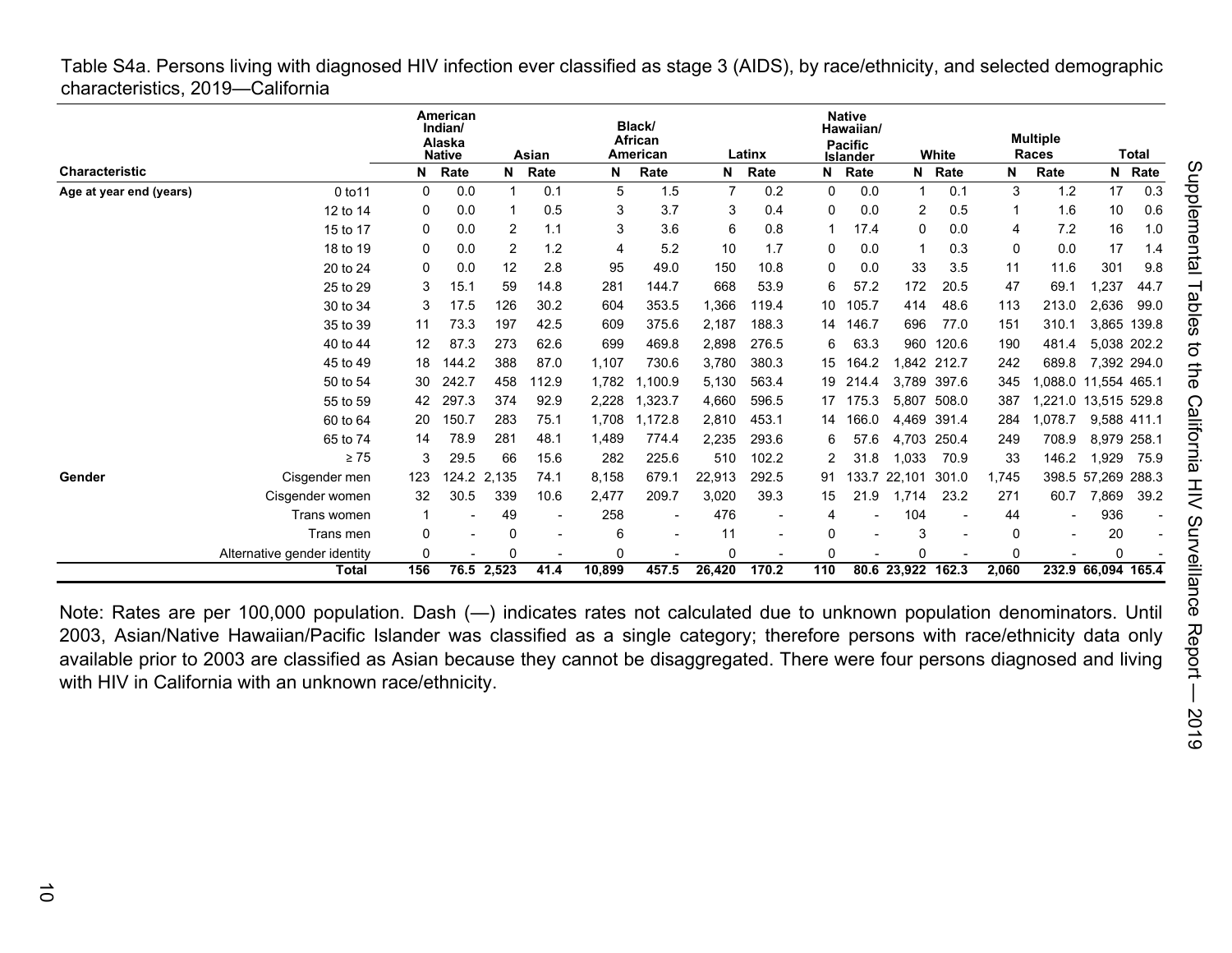<span id="page-10-0"></span>Table S4b. Persons living with diagnosed HIV infection ever classified as stage 3 (AIDS), by race/ethnicity and transmission category, 2019—California

|                             |                                                                      |          | American<br>Indian/<br>Alaska<br><b>Native</b> |              |            |                | Black/<br>African |                |             |                | <b>Native</b><br>Hawaiian/<br><b>Pacific</b> |              |            |             | <b>Multiple</b> |                   |
|-----------------------------|----------------------------------------------------------------------|----------|------------------------------------------------|--------------|------------|----------------|-------------------|----------------|-------------|----------------|----------------------------------------------|--------------|------------|-------------|-----------------|-------------------|
| Demographic group           | <b>Transmission category</b>                                         | N        | %                                              | N            | Asian<br>% | N              | American<br>%     | N              | Latinx<br>% | N              | Islander<br>%                                | N            | White<br>% | N           | Races<br>%      | <b>Total</b><br>N |
| Cisgender men               | Male-to-male sexual contact (MMSC)                                   | 75       | 61.0%                                          | 1,666        | 78.1%      | 4,970          | 60.9%             | 16,781         | 73.3%       | 69             | 75.8%                                        | 17,294       | 78.2%      | 1,270       | 72.9%           | 42,126            |
| (age $\geq$ 12 at year end) | Injection drug use (IDU)                                             | 19       | 15.4%                                          | 44           | 2.1%       | 807            | 9.9%              | 1,161          | 5.1%        | $\overline{2}$ | 2.2%                                         | 1.056        | 4.8%       | 91          | 5.2%            | 3,180             |
|                             | MMSC and IDU                                                         | 21       | 17.1%                                          | 90           | 4.2%       | 769            | 9.4%              | 1,537          | 6.7%        |                | 5.5%                                         | 2,415        | 10.9%      | 225         | 12.9%           | 5,062             |
|                             | High-risk heterosexual contact                                       | 3        | 2.4%                                           | 99           | 4.6%       | 635            | 7.8%              | 1,011          | 4.4%        |                | 1.1%                                         | 429          | 1.9%       | 50          | 2.9%            | 2,230             |
|                             |                                                                      | 3        | 2.4%                                           | 128          | 6.0%       | 527            | 6.5%              | 1,299          | 5.7%        | 8              | 8.8%                                         | 420          | 1.9%       | 42          | 2.4%            | 2,427             |
|                             | Heterosexual contact (non-high-risk)<br>Perinatal/Unknown risk/Other |          | 1.6%                                           | 107          | 5.0%       | 447            | 5.5%              | 1.119          | 4.9%        |                | 6.6%                                         | 487          | 2.2%       | 65          | 3.7%            | 2,233             |
|                             | <b>Subtotal</b>                                                      | 123      | 78.8%                                          | 2.134        | 84.6%      | 8.155          | 74.8%             | 22,908         | 86.7%       | 91             | 82.7%                                        | 22.101       | 92.4%      | 1,743       | 84.6%           | 57,258            |
| <b>Cisgender women</b>      | Injection drug use                                                   | 14       | 43.8%                                          | 19           | 5.6%       | 517            | 20.9%             | 389            | 12.9%       | $\overline{2}$ | 13.3%                                        | 568          | 33.2%      | 63          | 23.3%           | 1,572             |
| (age $\geq$ 12 at year end) | High-risk heterosexual contact                                       | 11       | 34.4%                                          | 223          | 65.8%      | 1.262          | 51.0%             | 1.766          | 58.5%       | 8              | 53.3%                                        | 855          | 49.9%      | 123         | 45.6%           | 4,248             |
|                             | Heterosexual contact (non-high-risk)                                 | 5        | 15.6%                                          | 69           | 20.4%      | 482            | 19.5%             | 583            | 19.3%       | 5              | 33.3%                                        | 198          | 11.6%      | 59          | 21.9%           | 1,401             |
|                             | Perinatal/Unknown risk/Other                                         |          | 6.3%                                           | 28           | 8.3%       | 214            | 8.6%              | 280            | 9.3%        | $\Omega$       | 0.0%                                         | 92           | 5.4%       | 25          | 9.3%            | 642               |
|                             | Subtotal                                                             | 32       | 20.5%                                          | 339          | 13.4%      | 2.475          | 22.7%             | 3,018          | 11.4%       | 15             | 13.6%                                        | 1.713        | 7.2%       | 270         | 13.1%           | 7,863             |
| <b>Trans women</b>          | Transgender sexual contact                                           |          | 100.0%                                         | 48           | 98.0%      | 253            | 98.1%             | 471            | 98.9%       | 4              | 100.0%                                       | 103          | 99.0%      | 43          | 97.7%           | 923               |
| (age $\geq$ 12 at year end) | Injection drug use (IDU)                                             | $\Omega$ | 0.0%                                           | $\Omega$     | 0.0%       | 3              | 1.2%              | 3              | 0.6%        | $\Omega$       | 0.0%                                         |              | 1.0%       | -1          | 2.3%            |                   |
|                             | Perinatal/Unknown risk/Other                                         | 0        | 0.0%                                           |              | 2.0%       | $\overline{2}$ | 0.8%              | $\overline{2}$ | 0.4%        | $\Omega$       | 0.0%                                         | $\Omega$     | 0.0%       | 0           | 0.0%            | 5                 |
|                             | <b>Subtotal</b>                                                      |          | 0.6%                                           | 49           | 1.9%       | 258            | 2.4%              | 476            | 1.8%        | 4              | 3.6%                                         | 104          | 0.4%       | 44          | 2.1%            | 936               |
| Trans men                   | Transgender sexual contact                                           | $\Omega$ | 0.0%                                           | 0            | 0.0%       | 5              | 83.3%             | 9              | 81.8%       | $\Omega$       | 0.0%                                         |              | 33.3%      | $\mathbf 0$ | 0.0%            | 15                |
| (age $\geq$ 12 at year end) | Injection drug use                                                   |          | 0.0%                                           | 0            | 0.0%       |                | 16.7%             |                | 9.1%        | $\Omega$       | 0.0%                                         |              | 66.7%      | 0           | 0.0%            |                   |
|                             | Perinatal/Unknown risk/Other                                         | 0        | 0.0%                                           | 0            | 0.0%       | 0              | 0.0%              |                | 9.1%        | $\Omega$       | 0.0%                                         | <sup>0</sup> | 0.0%       | $\Omega$    | 0.0%            |                   |
|                             | <b>Subtotal</b>                                                      | 0        | 0.0%                                           | $\mathbf{0}$ | 0.0%       | 6              | 0.1%              | 11             | 0.0%        | $\mathbf{0}$   | 0.0%                                         | 3            | $0.0\%$    | $\mathbf 0$ | 0.0%            | 20                |
| Alternative gender          | Sexual contact                                                       | $\Omega$ | 0.0%                                           | $\Omega$     | 0.0%       | 0              | 0.0%              | $\Omega$       | 0.0%        | $\Omega$       | 0.0%                                         | $\Omega$     | 0.0%       | $\Omega$    | 0.0%            | $\Omega$          |
| (age $\geq$ 12 at year end) | Injection drug use                                                   | 0        | 0.0%                                           | 0            | 0.0%       | 0              | 0.0%              | $\Omega$       | 0.0%        | $\Omega$       | 0.0%                                         | <sup>0</sup> | 0.0%       | $\Omega$    | 0.0%            |                   |
|                             | <b>Subtotal</b>                                                      | 0        | 0.0%                                           | 0            | 0.0%       | 0              | 0.0%              | 0              | 0.0%        | $\mathbf{0}$   | 0.0%                                         | O            | 0.0%       | 0           | 0.0%            | 0                 |
| Child                       | Perinatal                                                            | $\Omega$ | 0.0%                                           | $\Omega$     | 0.0%       | 2              | 40.0%             | 5              | 71.4%       | $\Omega$       | 0.0%                                         |              | 100.0%     | 3           | 100.0%          | 11                |
| (age <12 at year end)       | Unknown risk/Other                                                   | $\Omega$ | 0.0%                                           |              | 100.0%     | 3              | 60.0%             | $\overline{2}$ | 28.6%       | $\Omega$       | 0.0%                                         | $\Omega$     | 0.0%       | $\Omega$    | 0.0%            | 6                 |
|                             | <b>Subtotal</b>                                                      | O        | 0.0%                                           |              | 0.0%       | 5              | 0.0%              |                | 0.0%        | $\Omega$       | 0.0%                                         |              | $0.0\%$    | 3           | 0.1%            | 17                |
|                             | <b>Total</b>                                                         | 156      |                                                | 2,523        |            | 10.899         |                   | 26.420         |             | 110            |                                              | 23.922       |            | 2,060       |                 | 66.094            |

Note: High-risk heterosexual contact: heterosexual intercourse with a person of the opposite sex-at-birth who has a high risk for HIV (e.g., MMSC, IDU). Heterosexual contact (non-high-risk): heterosexual intercourse with a person of the opposite sex-at-birth who does not have a high risk for HIV. Transgender persons who report sexual contact are placed in the transmission category of sexual contact, regardless of IDU. Other includes hemophilia, blood transfusion, and risk factor not reported or not identified. There were four persons diagnosed and living with HIV in California with an unknown race/ethnicity.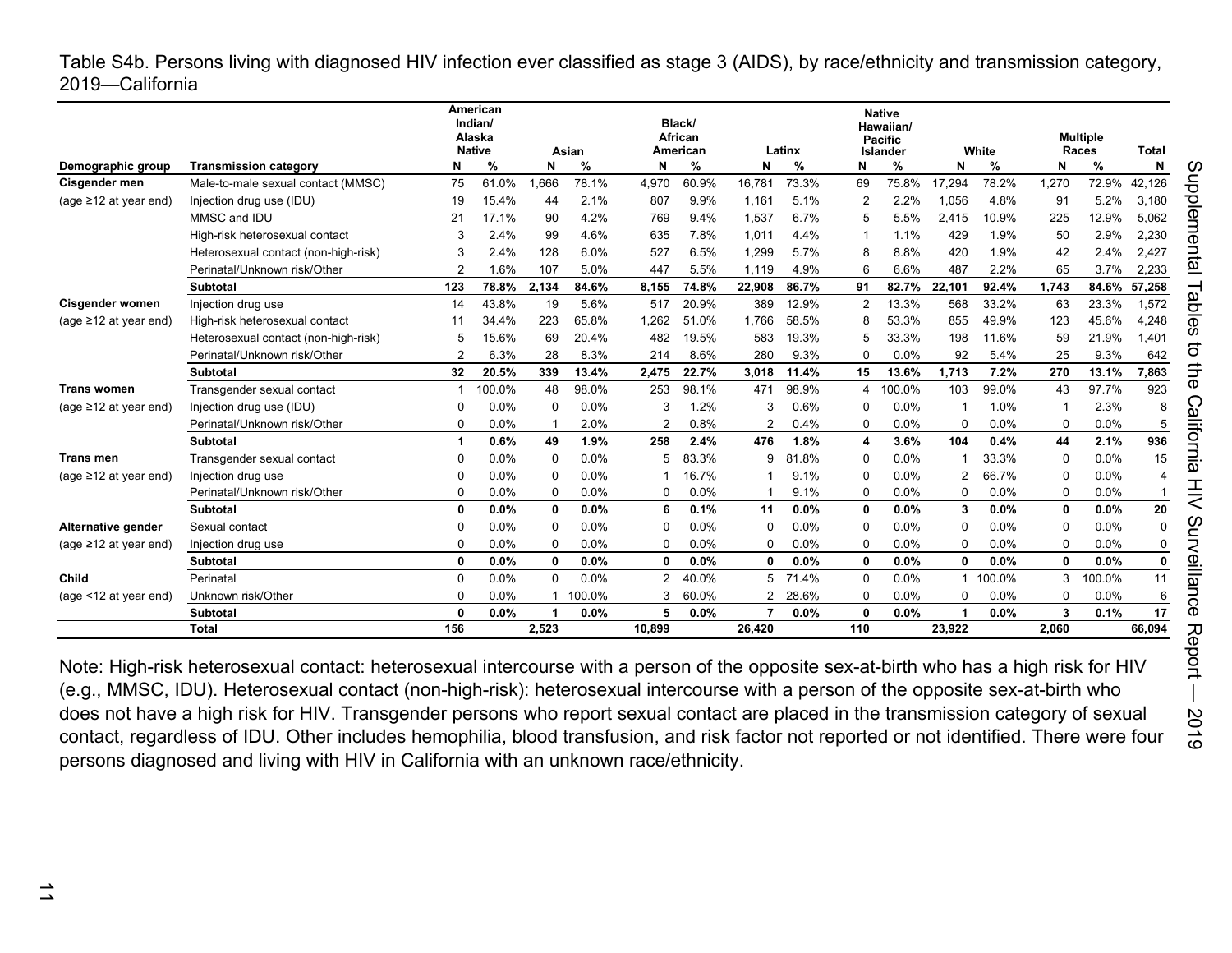### <span id="page-11-0"></span>**Technical Notes on the Supplemental Tables**

The information presented in this report is based on HIV surveillance data reported to the OA through December 31, 2020, allowing for a minimum of 12 months' reporting delay. Persons are presumed to reside in California if the most recent available address is located in the state.

The term HIV infection is defined as any diagnosis of HIV infection that met the CDC surveillance case definition, regardless of the stage of disease (stage 0, 1, 2, 3 [AIDS], or unknown) at time of initial diagnosis. The term "stage 3 (AIDS)" refers specifically to the subset of persons with diagnosed HIV whose infection was classified as stage 3 (AIDS) during a given year (for tables of persons newly diagnosed) or whose infection has ever been classified as stage 3 (AIDS) (for tables of persons living with diagnosed infection). Stage 3 HIV infection (AIDS) is diagnosed when the immune system of a person infected with HIV becomes severely compromised―defined as low CD4 cell count (<200 cells/µL), or the diagnosis of an AIDS-defining opportunistic infection or illness. This report does not include estimates of the number of persons who are infected with HIV, but not yet diagnosed. Because persons test at differing times after becoming infected, the number of persons with newly diagnosed HIV infection is not necessarily representative of persons newly infected with HIV (HIV incidence).

Please use caution when interpreting data on trends for groups with fewer than 20 cases. Small fluctuations from year to year can lead to dramatic changes in rates, which may not be indicative of changes in the epidemiology of HIV in these populations.

**Age:** Children refers to persons aged less than 12 years. For newly diagnosed persons, the age group is based on the date of diagnosis. For persons living with HIV, the age group is based on the age at the end of the specified calendar year. For deaths, the age group is based on the age at death.

**Gender:** Persons were classified as being transgender if a case report form affirming their transgender status was present in HIV surveillance data by December 31, 2020. Otherwise individuals were classified according to their sex-at-birth.

**Race and ethnicity:** Latinx persons can be of any race. Race/ethnicity data were collected using Asian/Native Hawaiian/Pacific Islander as a single category until 2003; therefore persons who were classified as Asian/Native Hawaiian/Pacific Islander prior to 2003 and for whom no subsequent race/ ethnicity information is available are classified as Asian, because they cannot be disaggregated. Although California Government Code Section 8310.5 requires CDPH to tabulate information by expanded ethnicities for each major Asian and Pacific Islander group, the data shown here are not disaggregated into those groups in order to maintain the confidentiality of these persons.

**Geography:** Jurisdiction of residence was determined at the time of diagnosis for newly diagnosed persons. For all living and deceased cases, jurisdiction of residence was based on the most recent available address.

**Transmission category:** Transmission category is the term for classifying cases based on a person's reported HIV risk factors. The classification is based on the CDC algorithm and results from selecting the single risk factor most likely to have been responsible for transmission, even if multiple risk factors were reported. The CDC hierarchy of risk factors, from most likely to lead to HIV transmission, to least likely, is as follows: male-to-male sexual contact (MMSC) and injection drug <sub>12</sub>